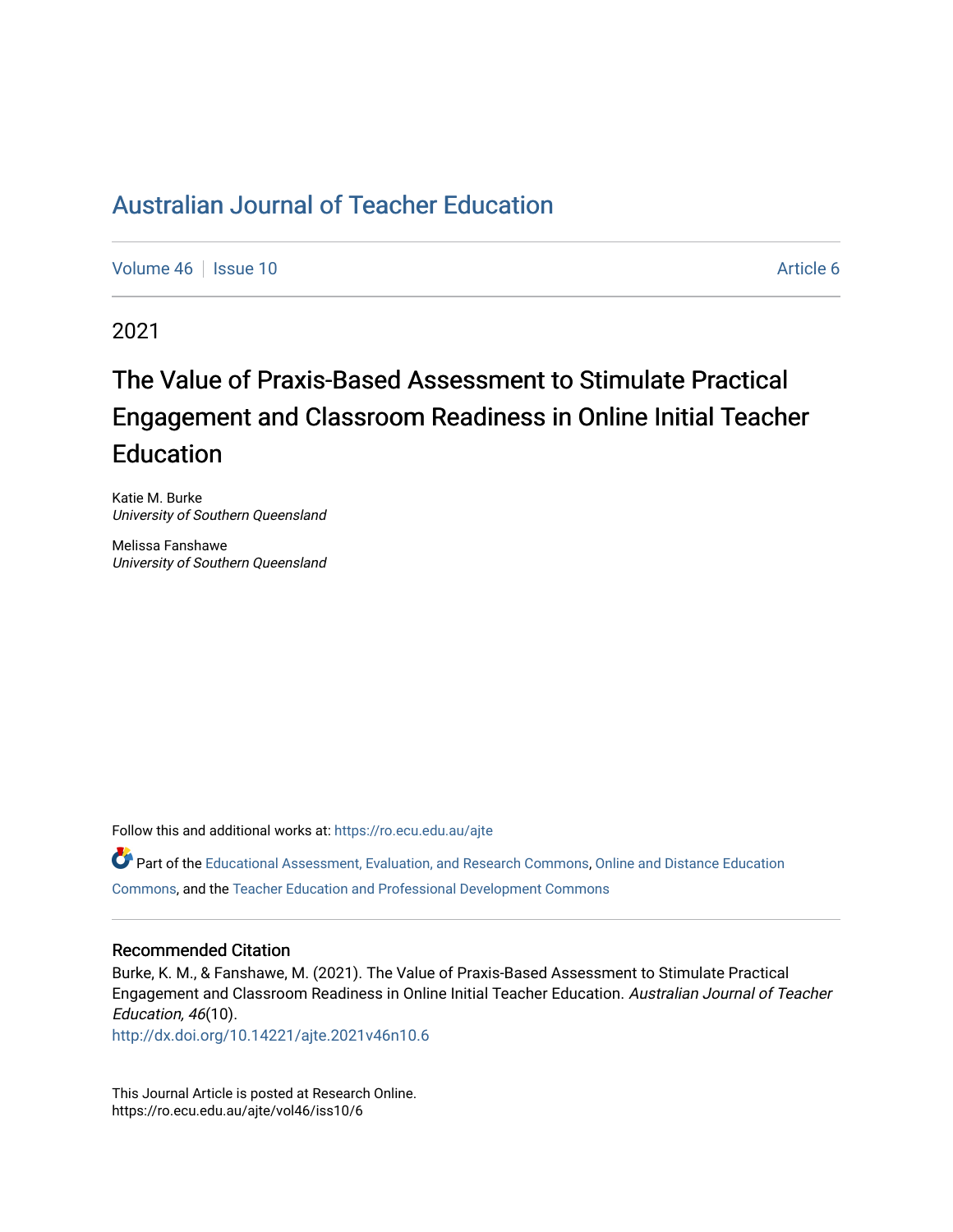# **The Value of Praxis-Based Assessment to Stimulate Practical Engagement and Classroom Readiness in Online Initial Teacher Education**

Katie Burke Melissa Fanshawe University of Southern Queensland

*Abstract: The opportunity to undertake teaching degrees entirely via online learning has proliferated in the last decade. Research shows that students choose to engage with content and application activities when they are directly aligned to assessment. The researchers trialled praxis-based assessment which required completion of practical learning tasks embedded in core learning content over two semesters in two Australian Initial Teacher Education courses. The aim was to enhance online student engagement in practical learning. Insights into the student perspective were gained through a survey, interviews, and learning analytics. The results from this study showed praxisbased assessment increased student confidence, classroom readiness and embodied understanding of theory.* 

#### **Introduction**

Online learning, also known as e-learning or digitally-mediated learning, was originally introduced to support, rather than replace face-to-face learning in higher education (Newhouse, 2016). However, in many institutions globally, online enrolments can outstrip on-campus student numbers (Calhoun et al., 2017), and this has been further escalated by the rapid move to online learning during the COVID-19 pandemic (Thompson & Lodge, 2020). In the field of initial teacher education (ITE), online learning has likewise seen remarkable growth (Dyment & Downing, 2020). While associated benefits are well documented, including increased access to students formerly unable to access tertiary learning, and greater diversity of student cohorts (Sanger, 2020), concerns regarding the effectiveness of online learning also exist. Online learning has been associated with poor student engagement, retention, and course completion, which has been found to result from a sense of disconnection with learning (Bawa, 2016; Stone et al., 2019). Studies further indicate that online student retention is often significantly lower than traditional on-campus ITE courses (AITSL, 2016). Dyment and Downing's (2020) systematic review of literature in this field has highlighted conflicting reports about the effectiveness of online ITE, with some purporting online effectiveness, and others raising concerns about whether relevant teacher standards can genuinely be met. Similarly, Allen et al. (2020) raise concerns regarding the integration of theory, practice and how these contribute to workplace readiness for online graduates.

Opportunities for meaningful learning in ITE through practical application tasks that help students to make connections between theory and practice are considered vital; however practical learning experiences can be particularly challenging to facilitate online (Burke, 2020; Dyment et al., 2018; Ellis & Bliuc, 2017). Given the growth in online delivery of teacher education programs, coupled with the potential for diminished hands-on learning and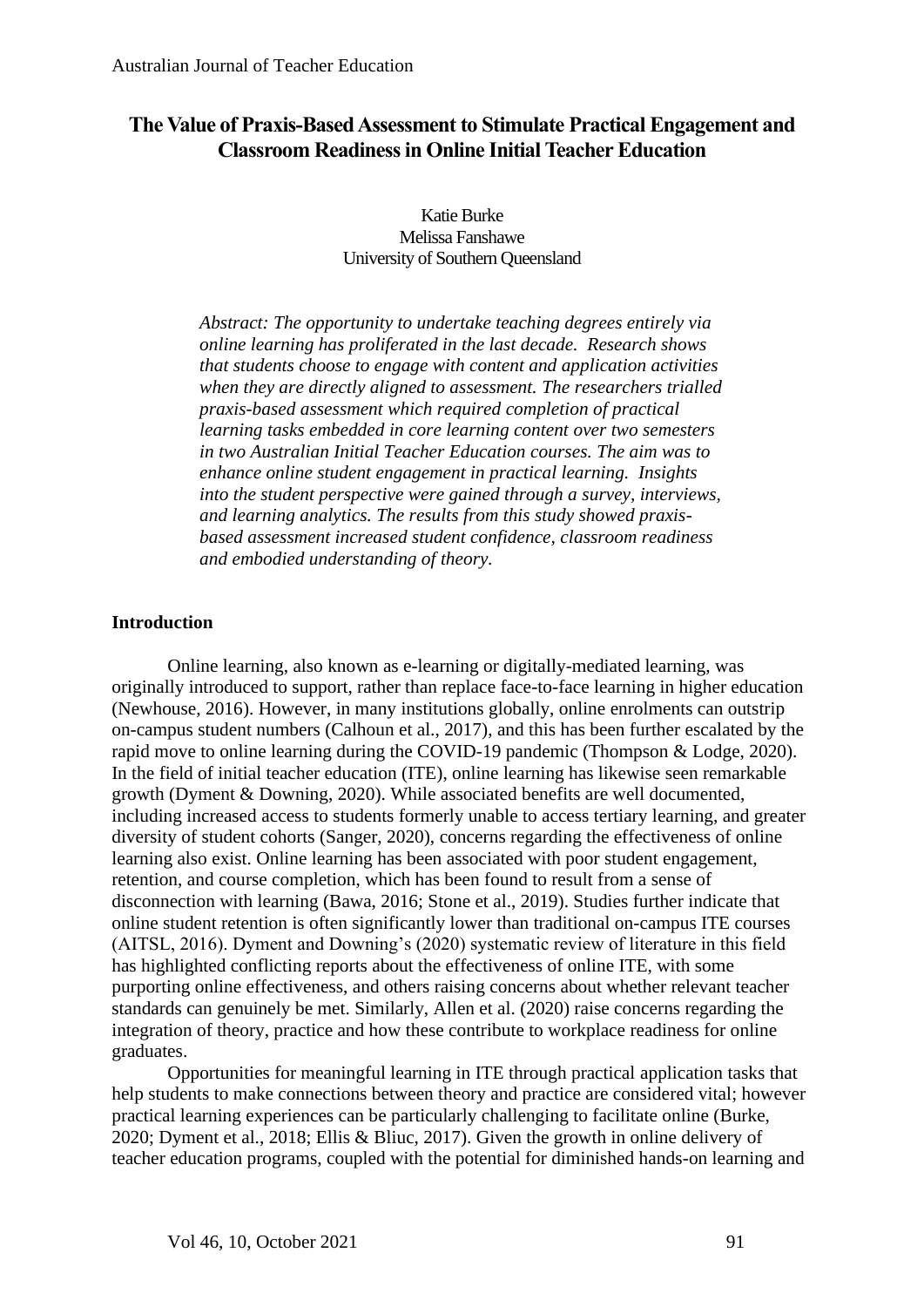knowledge application tasks, insight into strategies that might meaningfully engage online learners in the integration of theory and practice is considered significant.

Research shows that few students choose to engage with content and application activities when they are not directly related to assessment (Harris et al., 2018), and that student motivations are largely driven by assessment (Holmes, 2017). These findings certainly aligned with our own experience as initial teacher educators who facilitate learning in the Arts and Maths teacher education courses. Evidence collected from a former project, which investigated student engagement (Tualaulelei et al., 2021), revealed that the majority of students visibly put effort into assessment-related activities; however, tended to treat other learning tasks as superfluous. Prior to this project, both authors had additionally participated in a course peer-review project to jointly evaluate assessment in each other's courses. Through this process, we identified that on average, only 73% of students (68% in Arts and 78% in Maths) accessed the content of our courses via weekly module materials. This meant 27% of students completed the courses without engaging in practical learning experiences that were embedded in weekly learning. Importantly, both our learning areas are heavily praxis-based learning domains, meaning that theoretical understanding of core content is more robustly cultivated through "hands-on" active engagement. Essentially, "knowing" comes through "doing". Based upon these findings, we aligned with Ayalon and Wilkie (2020), who asserted "the importance of assessing students to inform future teaching and learning, rather than only for assigning a summative grade" (p.1). Our initiative was to develop, trial and evaluate the students' perspective of a praxis-based assessment strategy. We define praxis-based assessment as the assessment of core learning experiences that require students to engage in hands-on activities and subsequent critical reflections to achieve targeted learning outcomes. Specifically, we embedded practical content application activities in weekly course materials and online teaching sessions that students needed to complete and submit for assessment, along with theoretical reflections that helped them to make connections between theory and practice. We wanted to determine if students felt that this approach had a positive impact upon their ongoing learning in each course, and also upon their development of important skills for classroom preparedness through activities that generated application of theoretical knowledge in our respective disciplines.

The research was guided by the following research question: *What are the impacts and effectiveness of praxis-based assessment in specific Initial Teacher Education courses?* 

The results of this initiative and investigation revealed that students highly valued opportunities to engage in praxis, gaining productive learning outcomes by critically reflecting on practical processes. Most importantly, we found that mandating praxis-based learning through assessment enhanced their attention and depth of reflection on these processes, yielding higher quality learning outcomes. As such, this research has the potential to promote assessment strategies within wider ITE domains where coursework could be enhanced with a stronger focus on praxis-based learning processes, and by extension, preservice teachers' preparedness for the classroom.

#### **Literature Review Concerns about Online Learning in the Field of Initial Teacher Education**

There is much published research about the benefits of online learning, and this typically focuses on the enhanced accessibility of learning for students which permits more diverse educational opportunity to students who could not formerly access higher education (Australian Institute of Teaching and School Leadership [AITSL], 2016; Bettinger & Loeb,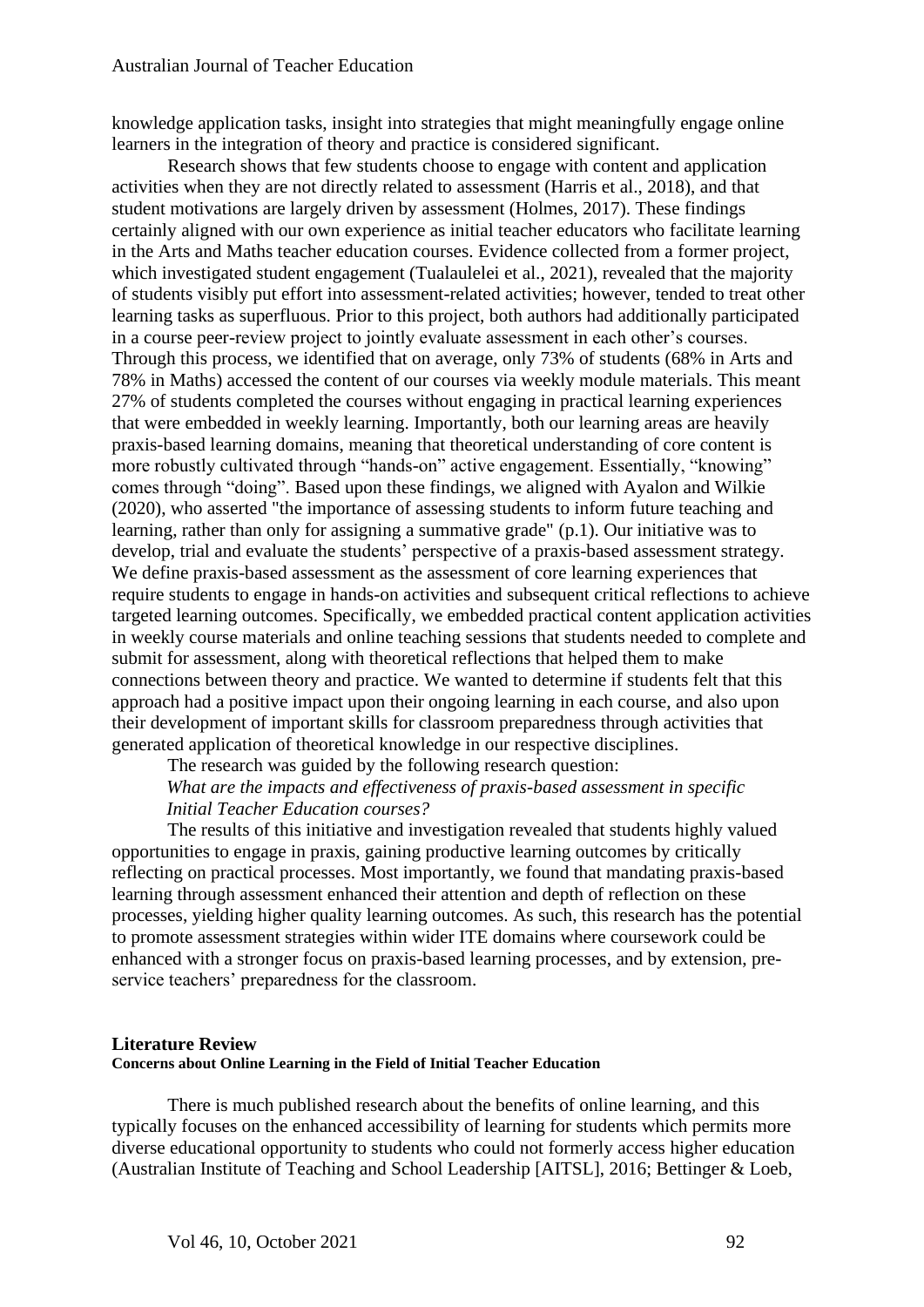2017; Dyment et al., 2018). A range of concerns also exists for online learning in ITE. Studies highlight that online students have lower retention rates, and fewer interactions with the institution and peers (Seery et al., 2021). Further, and most significant for this study, attention has also been given to potentially "diminished outcomes" around the integration of theory and practice for online learners in ITE, and concerns have been raised regarding workplace readiness of online graduates (Allen et al., 2014; Downing & Dyment, 2013; 2020).

#### **The Importance of Praxis**

In praxis-based learning, the 'knowing' comes from 'doing' (Connelly & Clandinin, 2000), and is derived from context and 'concrete structures' (Freire, 1996). The value of making explicit links between theory and practice through opportunities to critically reflect on practical processes is considered of particular importance for pre-service teachers and classroom readiness (Arnold & Mundy, 2020). However, praxis is often underrepresented in ITE experience for pre-service teachers (Biggs & Tang, 2007), diminishing opportunities for classroom readiness. Constructivist approaches to learning, such as praxis-based learning, are particularly relevant in online environments to "make up for the lack of social interaction in the classroom" (Robinson et al., 2017, p. 34) and to make learning more meaningful for students as they actively participate (Gogus, 2012). However, facilitating praxis-based learning online presents several challenges.

By its very nature as a computer-mediated mode of learning, online study potentially represents "a disembodied approach to learning, with diminished opportunities to physically enact strategies and collaborative engagement" (Burke, 2020, p. 2). Online delivery has been found problematic for a number of learning domains in ITE, particularly those that necessitate applied learning, physical engagement, some forms of collaborative work, and the use of specialised tools, materials, and processes. Learning areas such as Physical Education (Dyment et al., 2018), the Arts (Baker et al., 2016; Burke, 2021; 2020), Science (Deshmukh et al., 2012) and Mathematics (Kearney & Maher, 2013) are just some examples of knowledge domains where transference to online modes of learning has been demonstrated as challenging, with questions raised around how to meaningfully facilitate practical elements of coursework.

Online educators cannot simply 'transfer' experiential learning to computer screens (Dyment et al., 2018). Instead, they need to develop meaningful activities that "involve students in 'real' experiences and encourage reflection on those experiences in order to facilitate meaningful learning" (p.73). Gogus (2012), Harris et al. (2018) and Biggs (2014) assert that students need to be actively participating in their learning and are less likely to participate in set learning tasks unless they can clearly see how it contributes to their assessment. However, the increasing focus upon collecting student metrics, particularly in online modes, has sometimes led to the development of "superficial, descriptive, tick-the-box exercises that are usually designed to monitor engagement by computer" (Dyment et al., 2020, p. 1440), rather than meaningful praxis-based learning activities that may not be 'measurable'. The challenge then, is that these practical application tasks are not easily "measurable" and may not be completed by all students, meaning that some miss out on valuable learning (Tualaulelei et al., 2021) and the ensuing critical reflection that can facilitate higher-order thinking skills and adaptive performance (Biggs, 2014).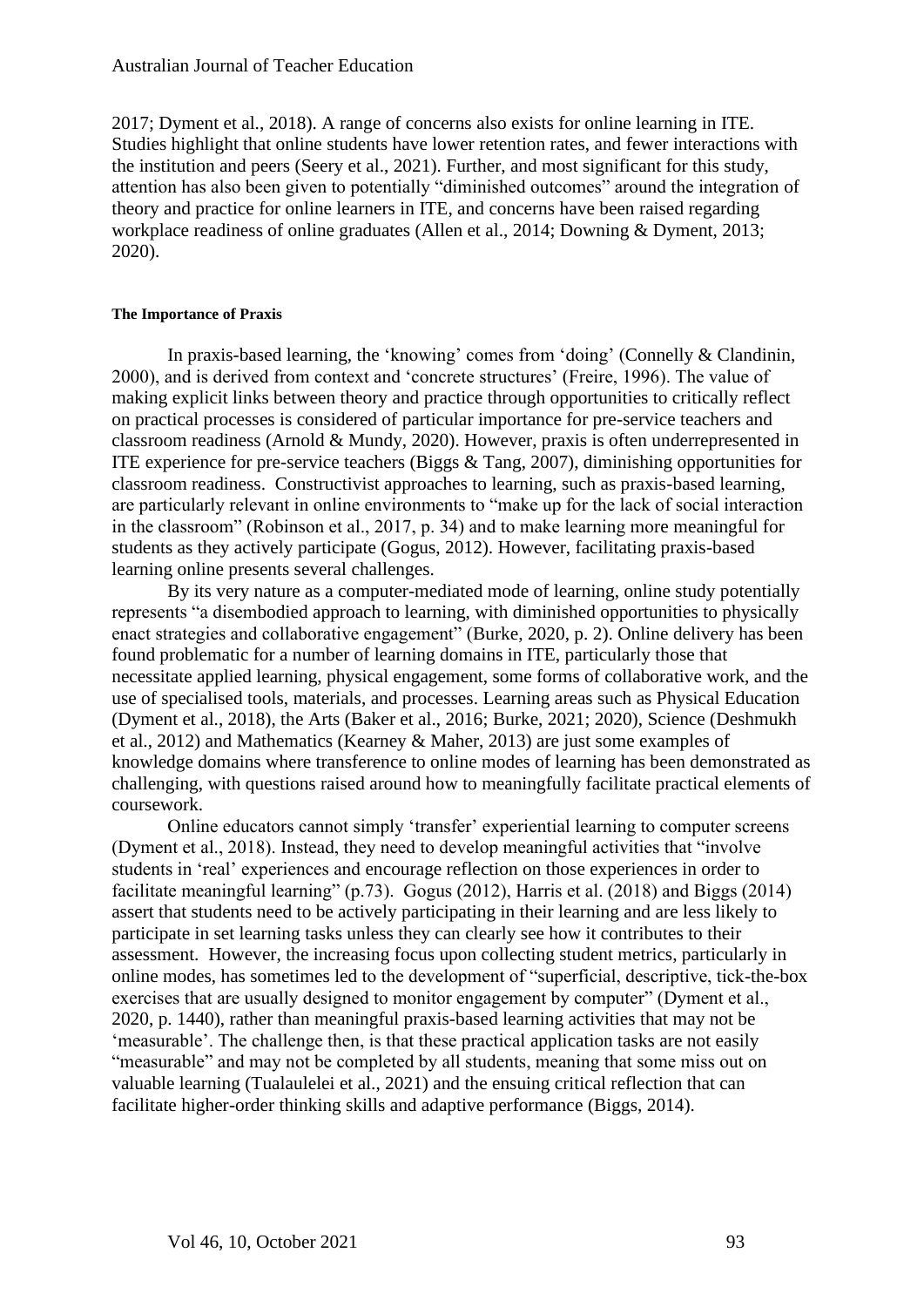#### **Facilitating Praxis in Online ITE**

A number of studies have explored how teaching academics in a range of fields have stimulated practical learning experiences through learning activities that apply theoretical and conceptual learning (Burke, 2021; Dyment et al., 2018). However, research, such as Burke's (2020) investigation into Australian online educators facilitating arts learning in online ITE, found that only those who assessed practical learning components felt confident that their students had engaged in necessary learning experiences. Other studies have demonstrated particular success in facilitating paraxial learning through attaching short, on-campus intensives to the online course (Cutcher & Cook, 2016; Dyment et al., 2018). However, oncampus intensives are not always accessible to all students and may not facilitate equitable access to paraxial learning.

As such, one proposed means to engender a consistent, equitable opportunity for online students to engage in active learning is a praxis-based approach to assessment. Praxisbased assessment requires all students to actively engage in practical application tasks that are embedded in core course materials for assessment, alongside reflections that support them to make connections between course theory and the active learning (Bennett, et.al., 2016). Feedback from the assessment also provides students opportunities to reflect on their learning and how this would apply within the context of the classroom (Rowley & Munday, 2018).

The literature demonstrates that concerns exist regarding the classroom readiness of online ITE students, and that there are a range of challenges associated with online learning for application activities that can develop connections between theory and practice that are vital for a range of thinking skills and classroom application. Further, the literature highlights a need to consider more effective ways to prepare online ITE students for the classroom. Finally, there are specific pedagogical requirements and needs for more flexible online delivery as compared to on-campus. As such, we believe that the benefits of adopting a praxis-based approach to assessment can stimulate more meaningful, applied learning that requires online students to participate in hands-on experiences. We therefore developed and refined the following initiative in order to test this hypothesis.

#### **Methodology and Methods**

Our study was conducted in 2020, in a regional Australian university over two consecutive semesters. The University is well known for excellence in online delivery and services a diverse range of students, 75% of whom enrol online and who are geographically located throughout Australia. Ethical approval was gained with the university ethics body prior to the study commencing.

As explored in the introduction, we engaged in this study to understand the impact of praxis-based assessment within online cohorts from first year core curriculum and pedagogy courses in Arts and Mathematics. Using the *Scholarship of Teaching and Learning Cycle* (Kinash, 2019; see Figure 1) we began with the observation that many of our students were not engaging with the practical learning (Tualaulelei et al., 2021; Burke et al., 2021), and the hypothesis was raised that mandating the practical learning through assessment may enhance student engagement in these tasks. We held a conviction that theory is best understood through practical application (Gogus, 2012), and thus in trying to prepare future teachers for the classroom, we recognised an opportunity to align our content to the student needs. We therefore sought to understand what might be the impacts if weekly practical application tasks became a core component of assessment? Our hypothesis was that a praxis-based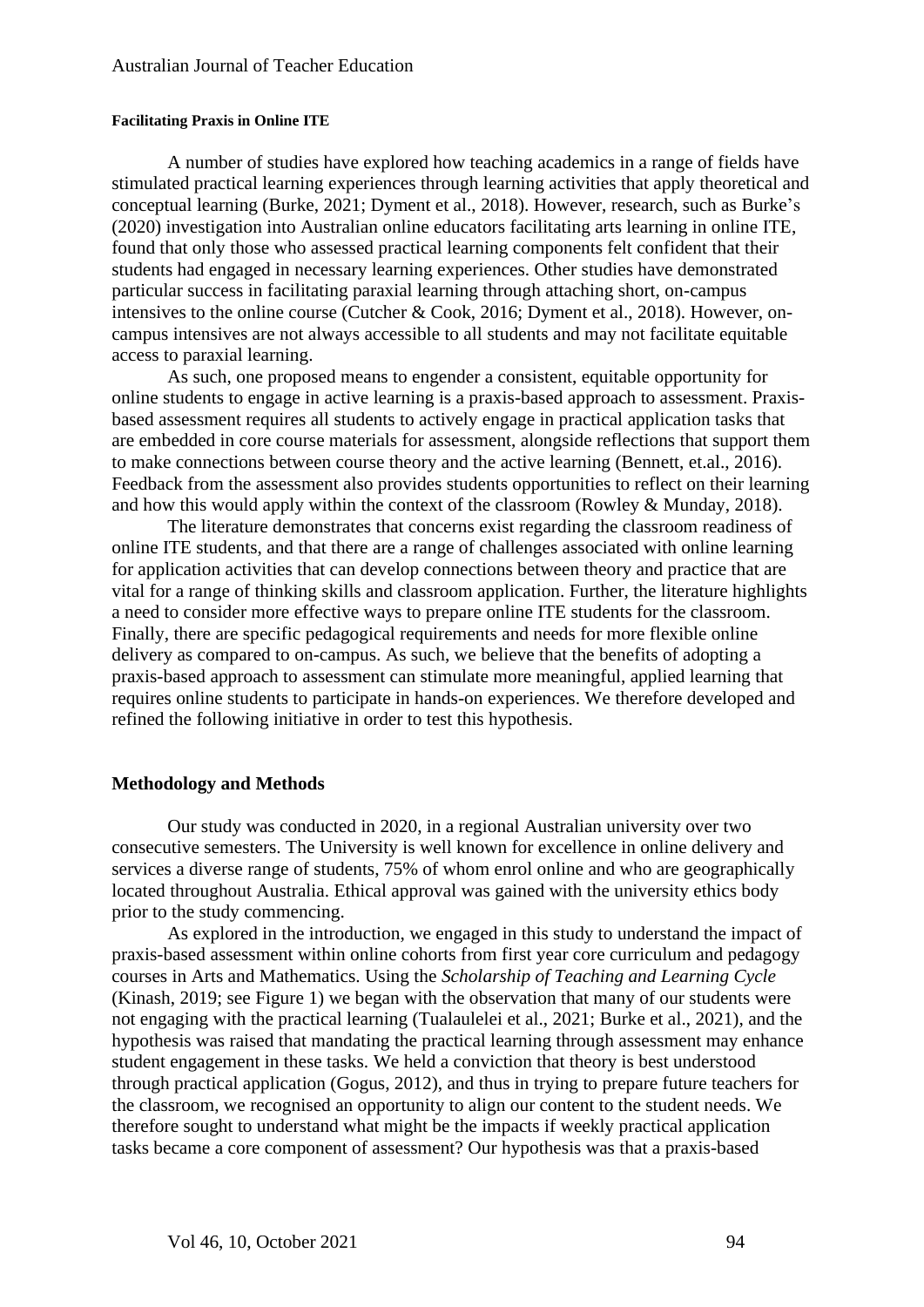assessment would enhance student engagement with the practical tasks that would prepare them to teach our respective disciplines within a classroom.



**Figure 1: Application of the Scholarship of Teaching and Learning Cycle (Kinash, 2019). Used with permission.**

At the start of 2020, we redeveloped assessment for our courses, changing previously theoretical assessment pieces to a series of praxis-based assessment tasks that required students to apply theoretical knowledge in practical application tasks. In the Arts, students were required to submit evidence of their completion of specific arts "challenges" in each of the five curriculum areas (Dance, Drama, Media Arts, Music and Visual Art). These were designed to help students to experience creative and artistic processes across the different art forms, thus developing their artistry as future teachers, and their planning and curriculum considerations for the classroom. In Maths, students were required (and supported) to create hands-on learning activities suitable for the classroom aligned to the three strands in the Australian Curriculum: Number and Algebra, Measurement and Geometry, Statistics and Probability. In both courses, alongside participation in the practical application tasks, students were required to submit critical reflections on their practice and classroom application that evidenced their awareness of the theoretical principles and curriculum enactment for the classroom.

After implementing the praxis-based assessment within our courses, we collected data of the student perspectives and evidence of their course engagement through learning analytics to gain insight into the impacts and effectiveness of our approach to assessment in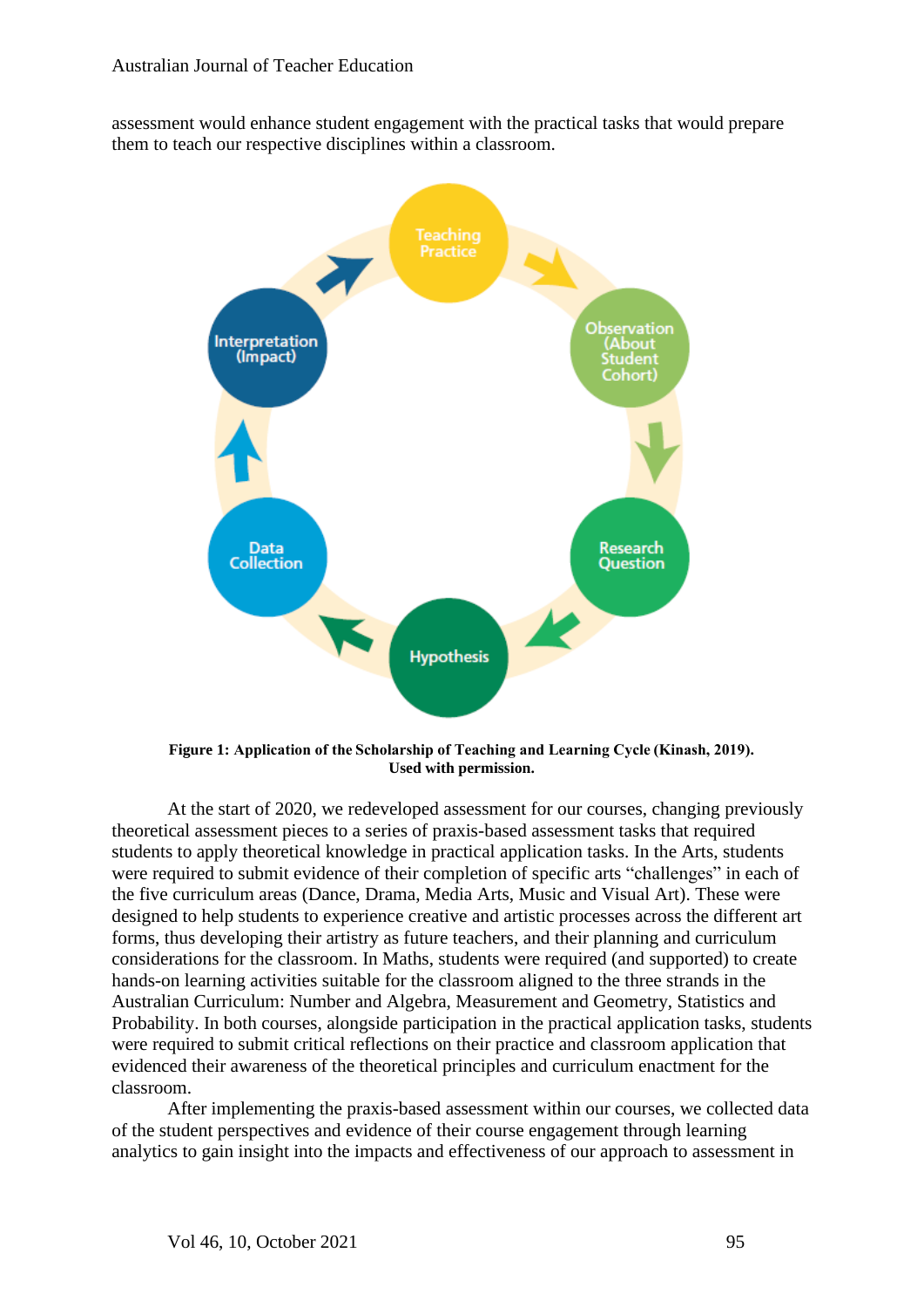stimulating and enhancing course engagement, particularly in developing skills that could be applied in their future classrooms.

#### **Participants**

Participants in the study were the 305 initial teacher education students across our online student cohorts in the Arts and Mathematics courses. Data were obtained from an anonymous voluntary student questionnaire that was comprised of multiple-choice questions using the Likert scale, and open responses (n=64 complete responses; 35 Arts and 29 Maths students); semi-structured interviews (n=3), and course learning analytics. The survey response rate of 0.21, according to McNeish (2017), is a common response rate in education research and was thus deemed acceptable. The low number of interviews may have resulted from the additional pressures higher education students faced during the 2020 COVID-19 pandemic (Allen et al., 2020; Phillips et al., 2021).

While some of our course offerings were available both online and on campus, data were obtained only from online students. The demographic data from the voluntary survey was initially compared with the student population data in both courses and found to be a close representational sample of the spread of student demographics. Survey results showed 50% of the students were studying full time, 48% were in their first year, and 55% were first in family at university. The survey also revealed that at least 80% of survey participants were in employment: 50% full time, 30% part time and the remaining not disclosed. 44% of the participants were supporting a family, presumably as well as studying and working.

#### **Data Analysis**

Statistics from the Likert scale responses were descriptively coded. Qualitative comments to explain multiple choice responses, as well as two open questions were coded in Atlast.Ti (https://atlasti.com/) and the coded results exported to Excel to enable basic counts and listing of codes. The comment responses were also linked to each respondent's survey ID so that individuals' responses to any question could be cross compared to all other questions in the survey. Once data were coded by assigning a descriptive label or code to a comment, we engaged in a process of thematically grouping descriptive codes to determine key themes emerging for the survey as a whole. Additional data sources, including interview transcripts and learning analytics were then consulted as a means to either verify or ask further questions of the survey data, to ensure that key findings were supported, and to ensure that no anomalies or conflicting findings were identified. The key findings will now be explored.

#### **Findings**

Thematic analysis of the data revealed four key themes:

- Improved knowledge, understanding and confidence in discipline area;
- Practical learning enjoyable and achievable;
- Critical reflection enhanced praxis; and
- Assessment of practical learning increased engagement.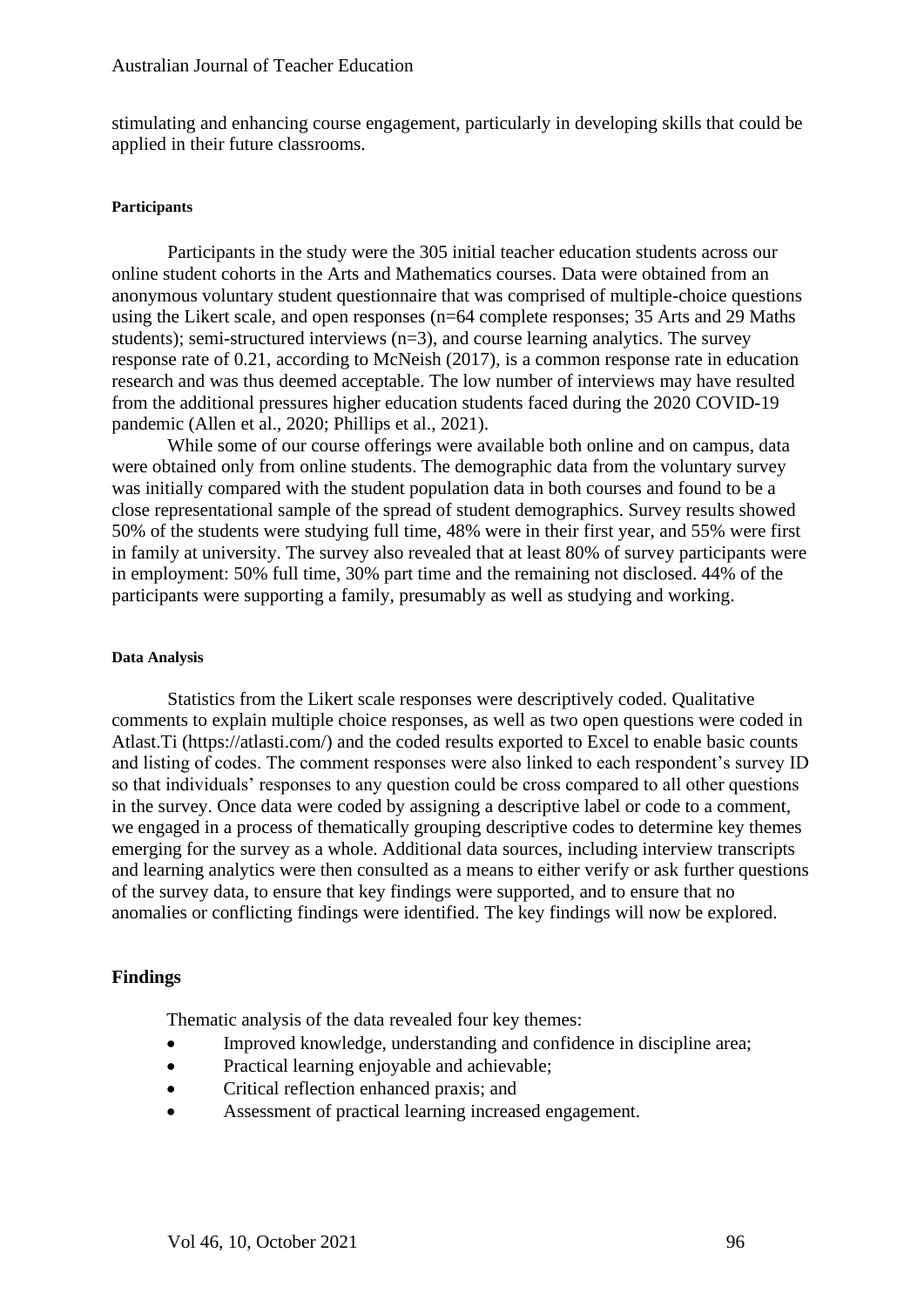#### **Improved Knowledge, Understanding and Confidence in Discipline Area**

Following completion of the course, students were asked to rate their understanding regarding the role of their discipline in the curriculum. In this question, 93% of respondents rated their understanding of the role of the discipline in the curriculum as Very Good (53%) or Good (40%), with no students rating their understanding in this regard as unsatisfactory. (see Table 1).

| <b>Survey Question</b>                                                                                                                | Verv           | <b>Unsatisfactory</b> | <b>Satisfactory</b> | Good | <b>Very Good Total</b> |        |
|---------------------------------------------------------------------------------------------------------------------------------------|----------------|-----------------------|---------------------|------|------------------------|--------|
|                                                                                                                                       | Unsatisfactory |                       |                     |      |                        |        |
| Now that I am<br>finished this course,<br>I rate my<br>understanding<br>regarding the role of<br>[discipline] in the<br>curriculum as | 0%             | $0\%$                 | $7\%$               | 40%  | 53%                    | $n=64$ |

**Table 1: Perception of discipline-specific knowledge after course**

The data thus demonstrates widespread confidence for students following their studies. An important dimension of this research was investigating the role that praxis-based assessment played in enhancing this perception of confidence. Table 2 shows that 96% of respondents said the assessment tasks were very important (75%) or important (19%) in improving their skills and understanding of the discipline in teaching and learning, and 95% found the tasks very helpful (68%) or helpful (27%) in preparing them to teach their specific discipline in the classroom.

| <b>Survey question</b>                                                                                                                                    | <b>Very</b>                     | Not important | <b>Neutral</b> | Important      | <b>Very</b>                   | <b>Total</b> |
|-----------------------------------------------------------------------------------------------------------------------------------------------------------|---------------------------------|---------------|----------------|----------------|-------------------------------|--------------|
|                                                                                                                                                           | unimportant                     |               |                |                | Important                     |              |
| How important would<br>you say the assessment<br>tasks were in improving<br>your skills and<br>understanding of<br>[discipline] learning and<br>teaching? | $0\%$                           | $2\%$         | $4\%$          | 19%            | 75%                           | $n=64$       |
| How helpful would you                                                                                                                                     | <b>Very</b><br><b>Unhelpful</b> | Not helpful   | <b>Neutral</b> | <b>Helpful</b> | <b>Very</b><br><b>Helpful</b> | <b>Total</b> |
| say the assessment tasks<br>were in preparing you<br>for teaching your<br>discipline in your future<br>classroom?                                         | 0%                              | $0\%$         | $5\%$          | 27%            | 68%                           | $n = 64$     |
| m 11 A O . 1 .                                                                                                                                            | $\cdot$ .<br><b>A H</b>         | $\bullet$     |                | $\cdots$       | .                             | • • •        |

**Table 2: Student perspectives on the value of course assessment in developing discipline-specific knowledge and skills that prepares them for classroom teaching**

A qualitative comment field attached to both questions provided further explanation regarding students' perspectives on the role of assessment in improving skills and understanding and in preparing them to teach in these disciplines. Both questions received 60 valid responses. These again affirmed the ways that students valued the learning that occurred through assessment, with a majority of comments from Arts students (A) and Maths students (M), explaining how the assessment tasks provided an experiential understanding of appropriate learning experiences and planning insights for the future classroom: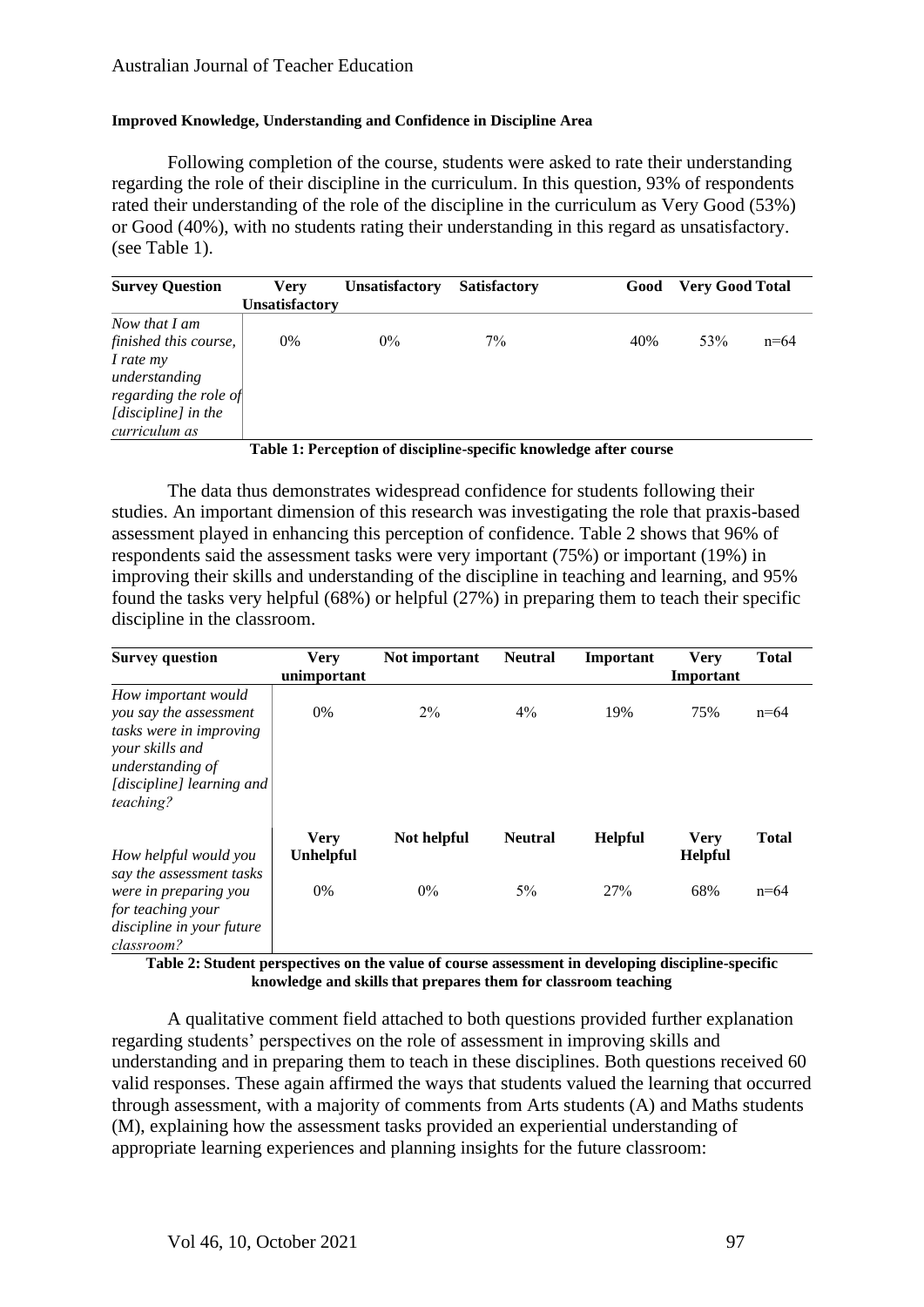*I feel that the assessment tasks helped to prepare for teaching the arts in the classroom context. The assessments required you to have and implement knowledge of essential classroom supports, including providing students with content that supports authentic arts learning and an inclusive learning environment, which is relevant to all classrooms. (23A)*

*I found the practical activities very helpful, not only did it give me ideas that could be used in the classroom, but it also gave me a greater insight into my understanding of teaching a particular component but also ways of making it engaging and relatable to students. (5M)*

Some comments focused on the integration of theory and practice: "I now feel confident that I have the theory together with the practical elements of the arts knowledge" (20A); and:

*The activities allowed me to see the theory behind the practice and provided me with the skills to create lessons that use meaningful manipulatives that are engaging and relevant to the students. The activities also allowed me to make connections to other curriculum areas and I now understand the importance of those opportunities to connect the contents. (9M)* 

Some students referred positively to the development of a deeper understanding of discipline and/or skills and practical teaching strategies in areas where they initially felt a lack of confidence:

*This course has given me a lot more confidence and a deeper understanding of not only mathematical content but also how to teach this to children. I feel as though I have never been great at maths and so my confidence is low even when teaching younger year levels. I loved that this course was practical as I feel I learn best with hands on learning. (3M)*

The completion of the practical activity also helped Interview Participant 3 to understand the complexities of planning in the classroom:

*I didn't realise how much… thought goes into… meeting… every child's need in the room because everyone learns different obviously. So trying to incorporate all those tactile and visual and audiological [sic] things that children need to learn into a lesson, rather than just normally I'd be given a sheet and getting told, "Here you go, take them, do this". (Interview Participant 3M)*

Similarly, Interview Participant 1A related the practical learning to the cultivation of confidence: "If I didn't have to do what I was having to reflect on, and do what I was learning, there is no way I would be as confident to teach any of the arts".

Only one student responded negatively regarding their perceptions of the value of their praxis-based assessment, with time constraints evidently impacting their experience:

*I feel that the course content was quite heavy, and the assessment requirements were a lot. I work 4 days a week to support myself and study full time (after work, my day off and over weekends) and I found assessment difficult to complete because of the length and effort required. (36A)*

This comment raises interesting reflections regarding whether time-poor students would engage in practical application tasks and potentially miss an opportunity to develop theoretical application through practical experience if not mandated through assessment. This is explored later in more detail.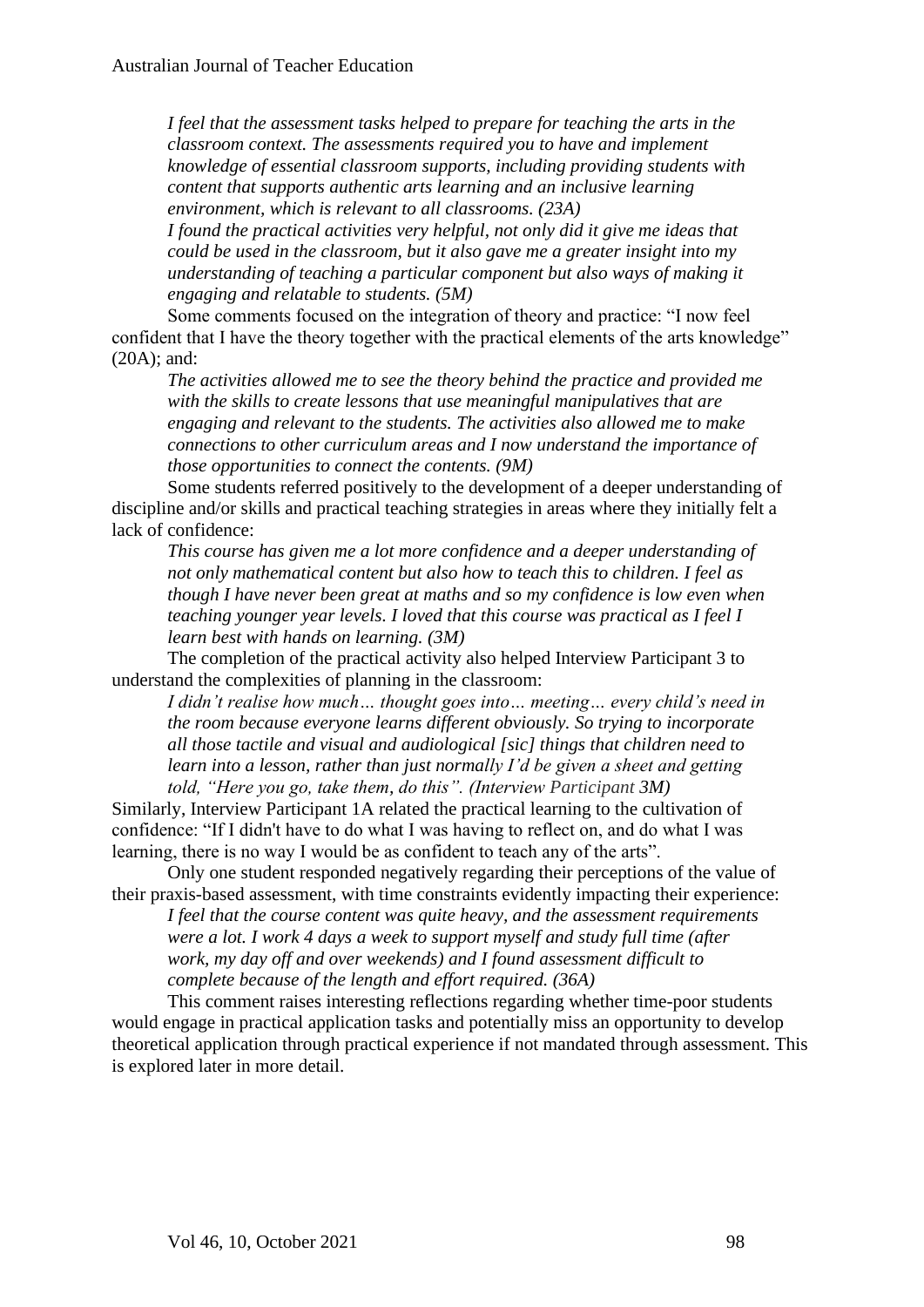#### **Practical Learning Enjoyable and Achievable**

The survey asked participants to rate the practical activity-making experiences provided in the courses in terms their enjoyment of the tasks and how achievable they were within the course, as shown in Table 3.

|                                                                                                             | Survey questions Very unenjoyable Not | enjoyable                | <b>Neutral</b> | <b>Somewhat</b><br>enjoyable | <b>Very</b><br>enjoyable | <b>Total</b> |
|-------------------------------------------------------------------------------------------------------------|---------------------------------------|--------------------------|----------------|------------------------------|--------------------------|--------------|
| How enjoyable did you find<br>the practical [discipline]<br>activity making experiences<br>in this course?  | $0\%$                                 | 2%                       | 8%             | 23%                          | 67%                      | $n=64$       |
|                                                                                                             | <b>Very</b><br>unachievable           | <b>Not</b><br>achievable | <b>Neutral</b> | Somewhat<br>achievable       | Verv<br>achievable       | Total        |
| How achievable did you find<br>the practical [discipline]<br>activity making experiences<br>in this course? | $0\%$                                 | $0\%$                    | 6%             | 23%                          | 70%                      | $n = 64$     |

**Table 3: Perception of practical activity-making experiences**

Positively, these data confirmed that the majority of students found practical learning enjoyable and achievable. Given that we saw a significant improvement in student perception of their discipline skills through undertaking the course, the qualitative data in general affirmed that "undertaking the practical experiences were (*sic*) an important element to fully understanding the content and context"  $(43A)$ . Respondent 21A reported "the practical artsmaking experiences put me in the centre of my learning and I was actively challenged in a fun and engaging way. Thank you for using this authentic approach".

Qualitative responses indicated that those who did not enjoy the tasks referred typically to the level of difficulty: "I found the dance practical component difficult due to injury and my age (mature)" (9A), or simply to elements they did not personally enjoy, such as, "I did not enjoy the music Dance or drama (*sic*)" (37A). Similarly, a small number of students commented on the time such tasks required: "It was time consuming thinking of an activity" (30M). However, most students said they felt the tasks were achievable (24%) or very achievable (70%), with a number referring to the positive dimensions of being challenged:

*Engagement with the practical elements of creative arts allowed me to fully understand the processes. Through hands-on experimenting with the Arts Curriculum, I felt all the emotions the students would feel: the anxiety, nervous[ness], apprehension, unwillingness to participate. Stepping out of my comfort zone and actually having to contribute actually had a positive outcome, I achieved something I thought I just can't do. This course was so enjoyably engaging it surprised me how much I learnt and by the end, I actually felt confident in teaching creative arts. A fabulous way to teach especially as I am an online student. (45A)*

Some students were also able to apply their learning in professional experience or in part time teacher positions for current employment: "I thoroughly enjoyed designing activities to use in the classroom. I actually used some of these ideas whilst on prac" (Respondent 4M), and "This unit has given me so much knowledge on how to teach the content in a classroom. Without this information, I would struggle to put together a plan or know what pedagogical approach to use. I have already used one of the activities" (27M). Similarly, "I'm teaching the kids in grade three and I feel having done the course and now having done visual art while teaching I feel a lot more confident" (Interview Participant 1A).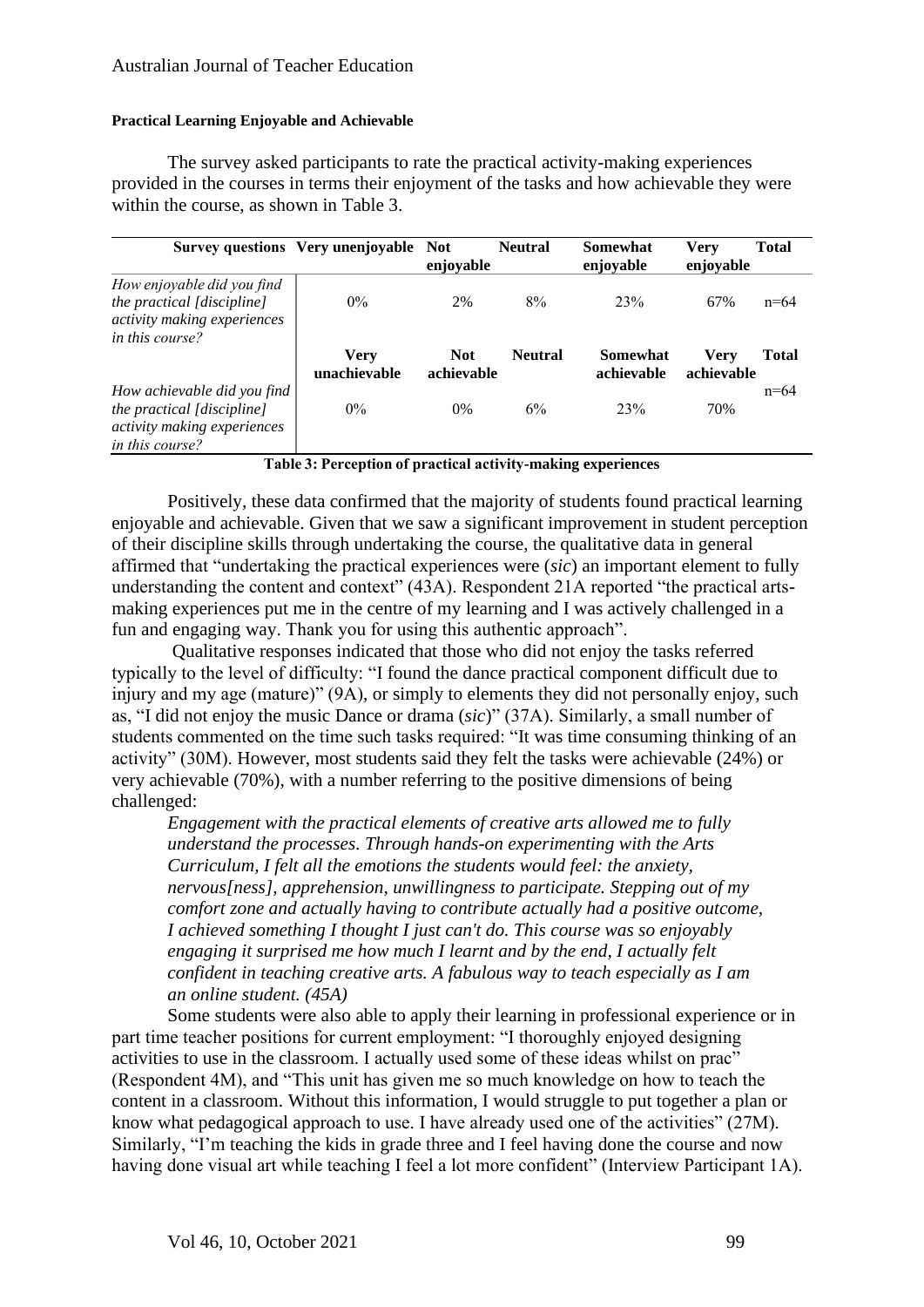Australian Journal of Teacher Education

Importantly, repeated student comments regarding the support they received in completing their application tasks and assessment highlighted the significance of a supportive learning environment. One arts student commented:

*I think that the Assessment Tasks for this course/unit were a good way of assessing learning as they required and were supported by the course learning. The weekly modules did well to break down individual topics and reinforce our knowledge and understanding to support future weeks' content. (23A)*

Again, in the Maths course, feedback on the learning activities was repeatedly raised as valuable:

*I loved creating the maths activities. It was fun and I was able to use my creative side. Being able to submit the activities for feedback was an amazing resource to be able to determine if you were on track. (19M)*

The data thus confirmed that the application learning tasks helped with developing confidence, were enjoyable and engaging, and helped students experience important processes in action, particularly when support was provided from the lecturer.

#### **Critical Reflection Enhanced Praxis**

Following the process of engaging in practical application experiences in their discipline, students were asked to critically reflect on their activity, how it aligned to the curriculum, and how it would afford learning for students in the classroom. Respondents were asked to rate the reflection in terms of how helpful this process of critical reflection was in preparing them for the classroom and demonstrated a majority (91%) found it helpful, as seen in Table 4.

| <b>Survey Question</b>                                                                                                                                                          | <b>Very</b><br>unhelpful | <b>Not helpful</b> | <b>Neutral</b> | <b>Somewhat</b><br>helpful | <b>Very</b><br>helpful | <b>Total</b> |
|---------------------------------------------------------------------------------------------------------------------------------------------------------------------------------|--------------------------|--------------------|----------------|----------------------------|------------------------|--------------|
| You were required to critically                                                                                                                                                 |                          |                    |                |                            |                        |              |
| reflect on your practical [discipline]<br>activity experiences, making<br>connections between your<br>experience and theoretical learning.<br>How helpful in preparing you with | 0%                       | $0\%$              | 9%             | 22%                        | 69%                    | $n=64$       |
| pedagogical knowledge for the<br>classroom were these reflective<br>tasks?                                                                                                      |                          |                    |                |                            |                        |              |

**Table 4: Perception of critical reflection in developing classroom readiness.**

Given that praxis occurs at the intersection of practice and theory, this was a positive result, demonstrating that most students found the combination of practical learning and reflective theorising helpful for preparing them for classroom teaching.

Qualitative explanation revealed a range of benefits. Survey respondent 29M explained that the reflection enabled them to "align how what I was planning is underpinned in theory and not just a tokenistic activity". This authentic experience helped others to "bring the theory and practical art experience together to make sense" (20A).

A number of students (n=5) also referred to the nature of the practical tasks and reflection to assist them in seeing "how a student may feel in a practical experience" (52A), including evidence of different points of view (20M), engaging within the learning environment (12M), understanding vocabulary and terminology in context (14A) and thinking differently to solve tasks (31M).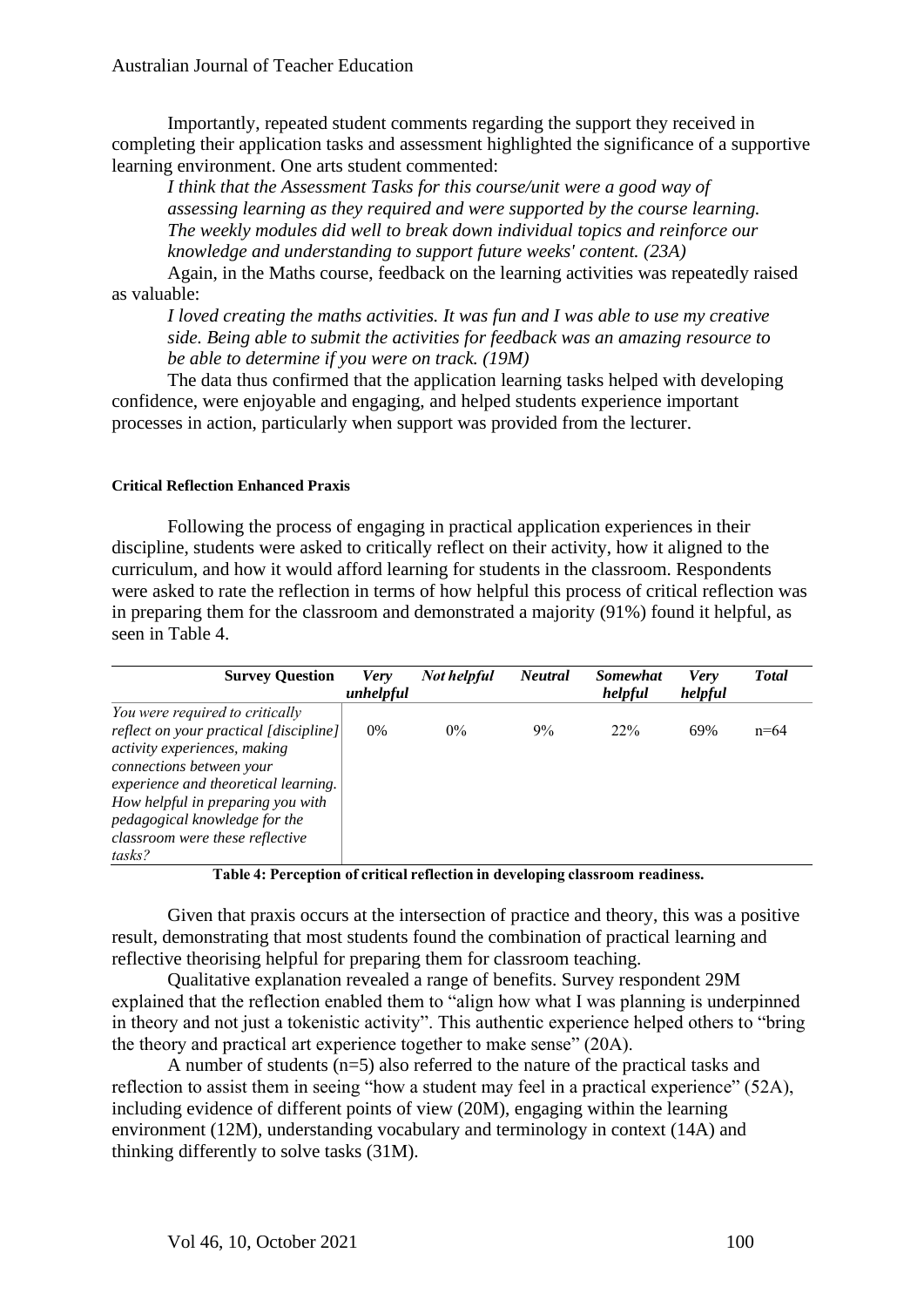The completion and reflection on their practical activity also helped Interview Participant 3M to understand the complexities of planning in the classroom, with a new recognition regarding the: "depth I'd have to go into planning a lesson and how much content and thought goes into that". When asked to reflect about the impact of the praxis-based assessment, Interview Participant 2A shared:

*It just made so much more sense in the way that it was put across. This is why we need to do it... It just, it made so much more sense. So I feel now that I could definitely go into a classroom and confidently teach the arts in a genuine and authentic setting.*

Collectively, the data reinforced that theoretical understanding was made more evident and useful when students were required to engage in critical reflection on their practical application tasks.

#### **Assessment of Practical Learning Increased Engagement**

We asked participants if the practical experiences and reflections were optional, (not assessed), would they have still completed them? Responses are shown in Table 5.

| <b>Survey question</b>                                                                                                                                             | Very unlikely | Not likely      | <b>Neutral</b> | <b>Somewhat</b><br>likely | <b>Verv</b><br>likely | Total    |
|--------------------------------------------------------------------------------------------------------------------------------------------------------------------|---------------|-----------------|----------------|---------------------------|-----------------------|----------|
| If the practical [discipline]<br>activity experiences and<br>reflections were optional<br>(not assessed) do you think<br>you would have chosen to<br>complete them | 5%            | 22 <sup>%</sup> | 19%            | 32%                       | 22%                   | $n = 64$ |

## **Table 5: Willingness to complete practical tasks if not assessed**

Given previous research (Dyment et al., 2020) and the course learning analytics for semesters prior to commencing this research, we had expected to see a larger proportion of students acknowledge that they would only do the practical learning tasks if assessed. It was pleasantly surprising to see that just over half of the surveyed students said they would complete the tasks. When teasing apart survey responses to this question, it was found that 53% of the Arts students and 56% of Maths students said they were likely or very likely to complete practical tasks even when not assessed, demonstrating that discipline areas did not impact this response.

Qualitative explanations of their responses helped to illuminate this picture more fully, indicating the student appreciation of the practical learning and their recognition of its benefits may have helped to increase desire to complete the activities: "It made me aware of delivering AUTHENTIC learning experiences and further highlighted how naturally inclusive the arts are in school" (27A), and

*I found the practical activities very helpful, not only did it give me ideas that could be used in the classroom, but it also gave me greater insight into my understanding of teaching a particular component but also ways of making it engaging and relatable to students. (5M)*

Some comments revealed that, if not assessed, students may only complete tasks they found enjoyable, or which were in areas of existing strength. Interview participant 1A expressed how activity completion would have been discretionary and based upon enjoyment,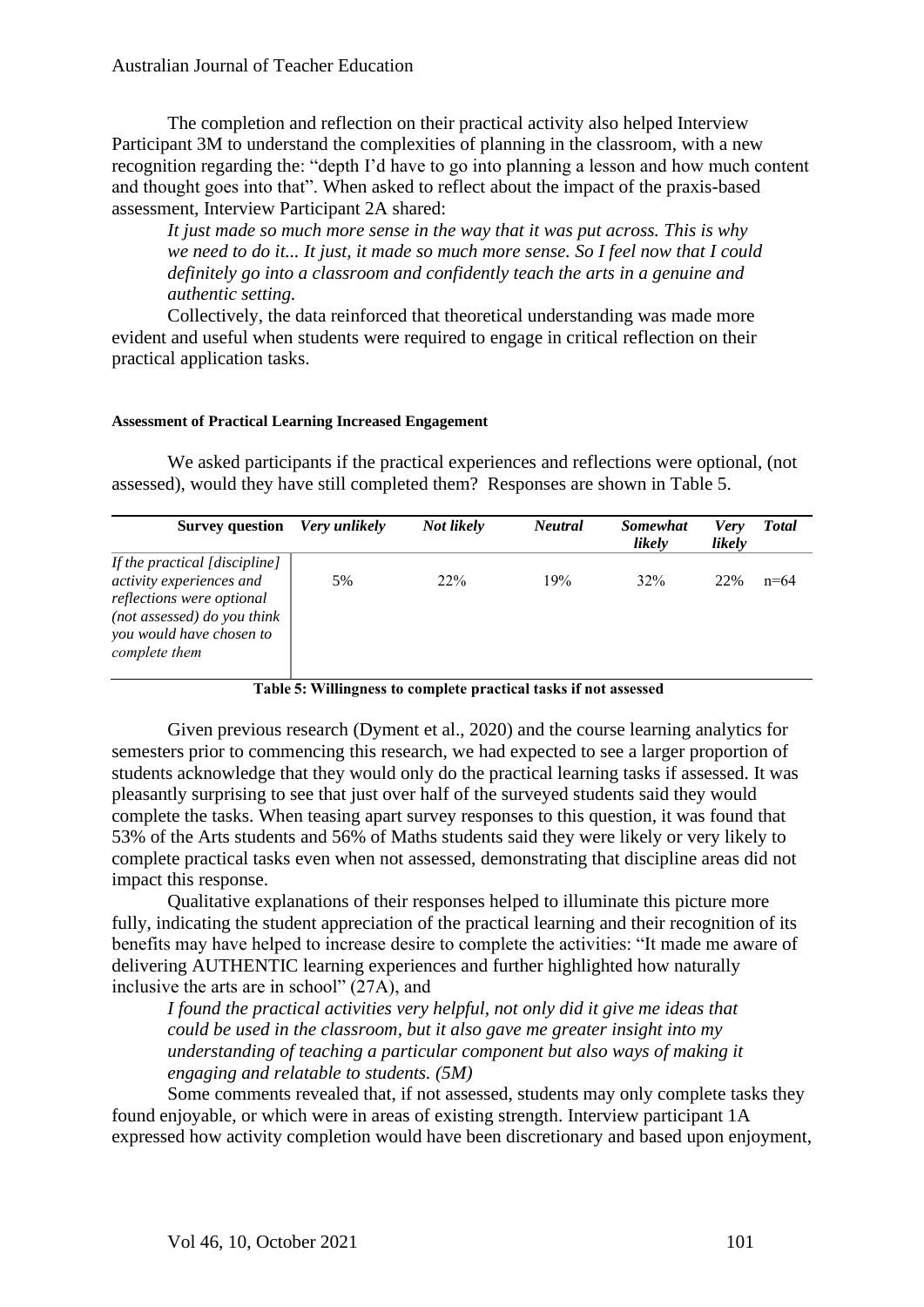*But I definitely would not have done the drama or the visual art .... I would have done the music one because I enjoy the music yeah, so I would have done the music, but I definitely would not have done drama.* 

Other participants acknowledged that the practical application tasks would have been completed with less effort and consideration, thus potentially diminishing the quality of their engagement or the benefits they elicited from completing the work: "I believe that if they were optional I may not of found the time to complete, or not considered it important, (14A), and:

*Creating the activities took a lot of time but was very rewarding and the feedback given in the forums and on the assessment very constructive. Had it not been assessed I may not have put as much effort into it and then would have missed the connections that I have made (9M).* 

Some acknowledged that, feeling time poor, they may not have completed nonmandated activities: "I do not think I would have prioritised these activities within my time restraints. Because of this, I am very glad they were assessed" (21A). Similarly, "I feel that as my studies need to fit around so many other aspects of my life, I wouldn't take the time to complete optional activities" (20M).

Interestingly, Respondent 29M, who previously noted the benefits to integration of theory and practice acknowledged, "I would have concentrated on assessment items; this is due to a full-time load & other commitments meaning I'm time poor". This demonstrates that significant benefits to this student were encouraged by the mandating of the praxis-based assessment.

Our learning analytics permitted further insight into these findings. In the Maths course, all weekly topics contained mathematical content to assist with their practical application tasks. Every topic had an assessment task embedded in the weekly learning, which were collated and submitted in two assignment submissions. This is reflected in an average 96% of students completing the Weekly topics (see Figure 2) and was an increase of 18% from the learning analytics of the year prior to implementing praxis-based assessment, which averaged only a 78% completion rate across all weekly topics.



**Figure 2: Maths course learning analytics, semester 1 and semester 2**

In the Arts course, six of the ten weekly topics focused explicitly on activities that students had to engage in for assessment. Figure 3 shows an average of 92% access rate for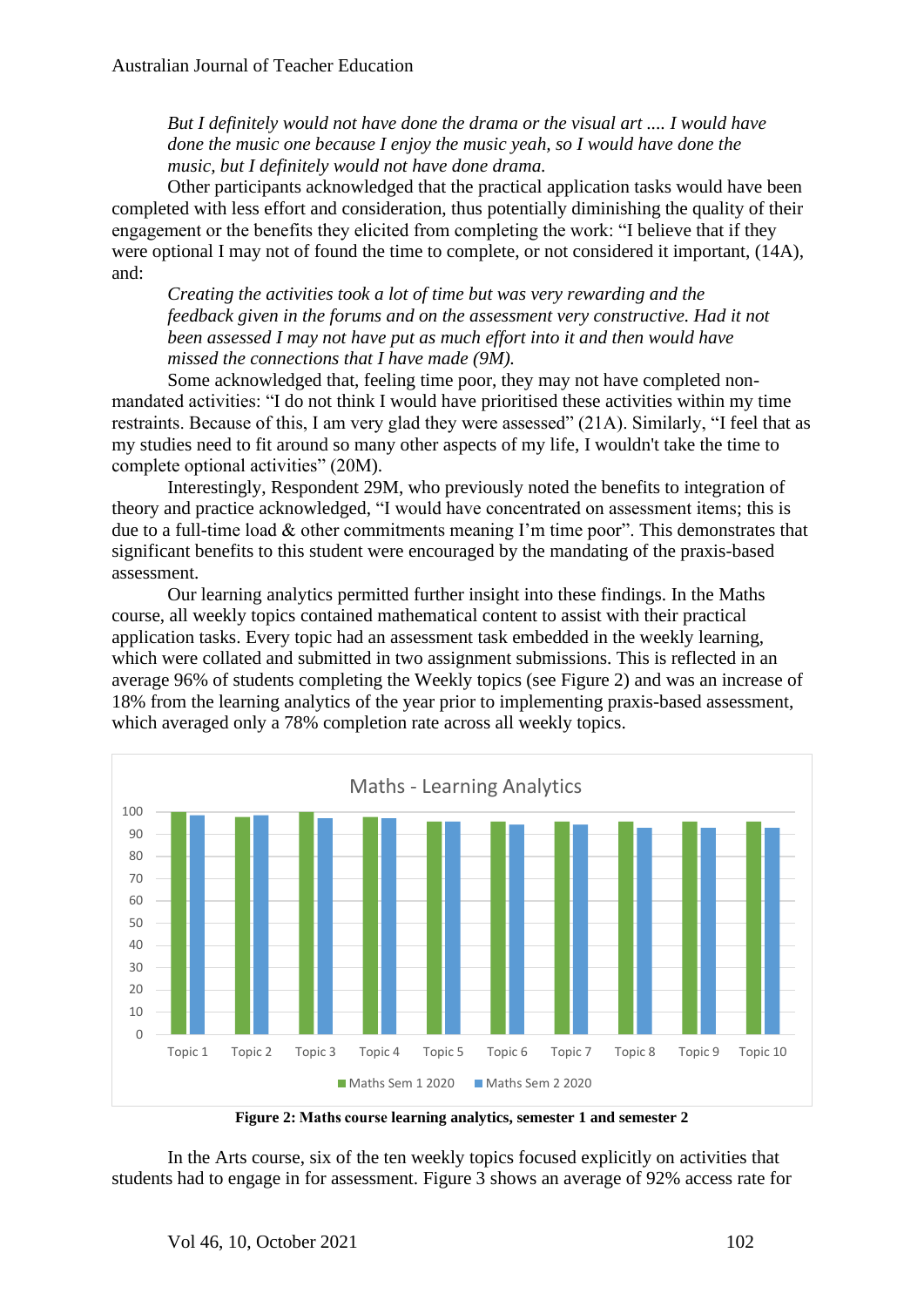#### Australian Journal of Teacher Education

course weeks where the topic focused on activities related to assessment (indicated within the boxed section of the chart), compared with 60% access rate for topics that were more theoretical in focus. These theoretical-focused weeks showed a similar average access rate to the previous year's learning analytics (68%), prior to the implementation of praxis-based assessment. While all weekly topics contained assessment-related theory, the learning analytics evidence a much higher access to the topics related to the practical elements of assessment that were more overtly assessed. Learning analytics, therefore, provided a picture that suggested that embedding practical, assessable, tasks within weekly learning influenced student engagement with course materials.



**Figure 3: Arts course learning analytics, with practical assessment activities indicated, semesters 1 and 2**

These findings prompted a cross examination of student demographic data with responses to the question regarding whether students would complete practical application tasks if not assessed. It was noted that students in full time employment reported they were much less likely to engage in practical learning tasks if they were not assessed: 46% were unlikely to have engaged at all, with only 38% reporting that they were likely or very likely to have completed the activities. These data suggest again that time constraints may see students making strategic decisions about what to complete and focus their attention upon, and that assessment tasks tend to drive their attention.

#### **Additional Note**

We are both aware that these above findings are overtly positive, and therefore feel it important to note that the positivity of the survey and interview data was triangulated by positive Student Evaluation of Learning and Teaching data, collected by the university. Both offerings of each course ranked within the highest scores of the university for each semester, alluding to overall student satisfaction of the courses, understandably reflected in the above data.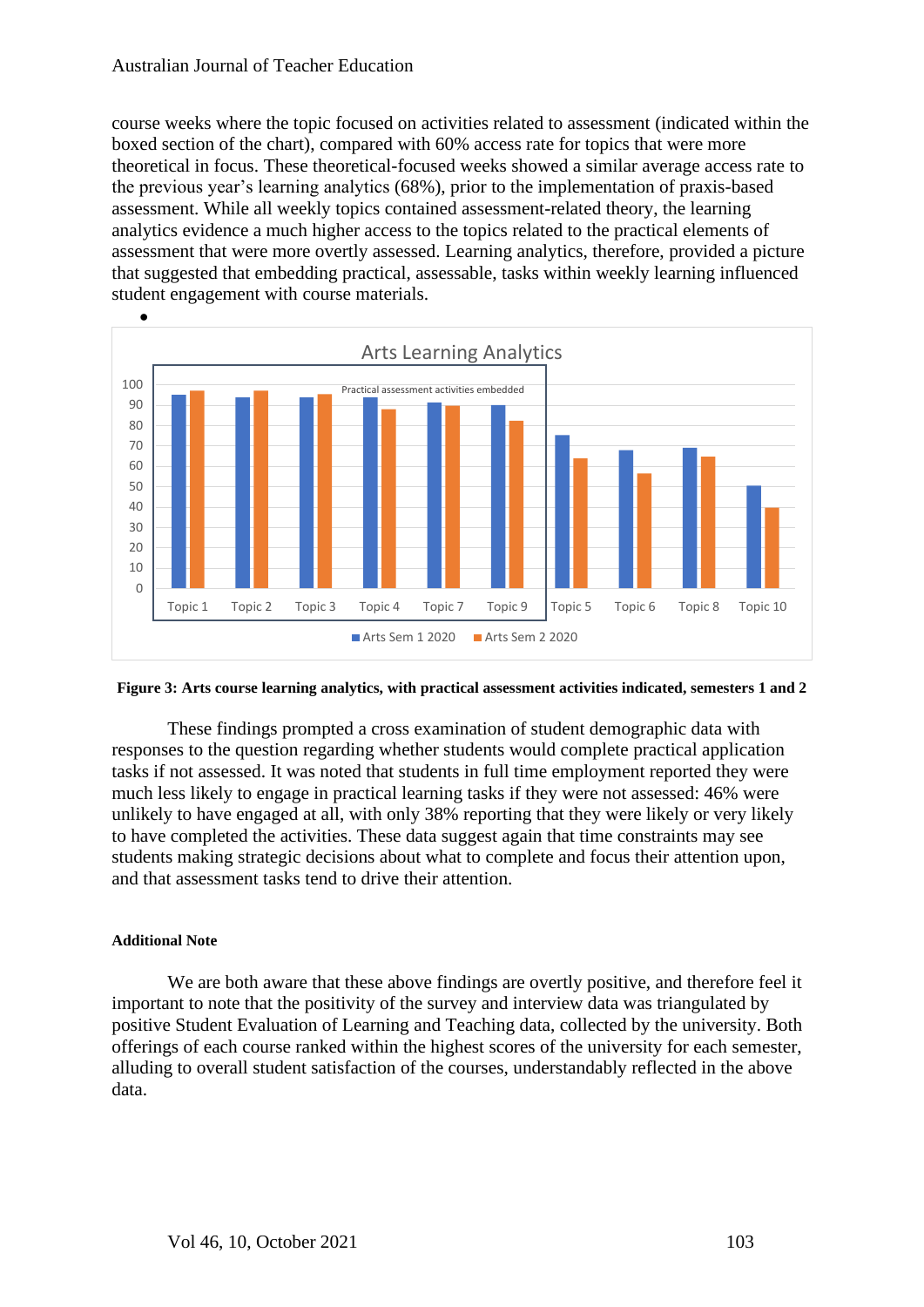## **Discussion**

The findings from our research confirmed our hypothesis: that praxis-based assessment in our courses was useful in building relationship between theory and practice, university study and future classroom application, and student engagement and confidence. Our findings demonstrate that mandating practical application tasks and critical reflection through assessment can provide a positive means to develop applied learning and classroom readiness, which is crucial for online learners (Dyment & Downing, 2020).

Gogus (2012) and Biggs (2014) assert that students need to be active participants to yield more meaningful learning, and Wass et al. (2020) likewise confirm that "constructively aligned courses contribute to high quality learning outcomes" (p. 191). A key concern over the classroom readiness of online graduates from teacher education courses is often related to the potentially diminished opportunities for "hands on" learning in "real" experiences that contribute to an applied understanding of the teaching profession (Biggs & Tang, 2007). Our findings support an approach to developing greater classroom readiness in online initial teacher education programs through mandating practical application activities through assessment, and consequently, an approach we will continue following this project.

We found that practical application tasks were more effective when mandated as assessable course elements. In particular, a common challenge identified for online learners is time constraints, particularly when so many online students fit study around wider life responsibilities (Bettinger & Loeb, 2017; Stone et al., 2019). Whether our students had jobs, family responsibilities or large study loads, only 54% indicated that they would have been likely to complete the application activities if they were not assessed. Students responded that they prioritised assessment within their time constraints, with some admitting they may not have completed the task to the level of detail if it had not been assessed. Results from our student surveys and the learning analytics thus aligned with current research (Harris et al., 2018) that shows students are more likely to engage in learning tasks when they see a direct contribution to their assessment.

Our findings further confirmed the value of praxis-based assessment in our courses for the meaningful, authentic learning it yielded. Students were given opportunity to construct new understanding through actions undertaken in learning (Biggs, 2014; Prilop, 2021), which engendered domain-specific knowledge, understanding and confidence. Research consistently affirms a correlation between teacher confidence and effectiveness, particularly in specific knowledge domains such as the Arts and Maths, where lack of confidence often correlates with a perceived lack of teaching effectiveness (Alter et al., 2009; Boyd & Ash, 2018; Dossel, 2016). As such, the enhanced confidence reported by our students was considered a potential indicator of enhanced teaching effectiveness, although this could not be verified as correlations between survey participation and task performance were not part of the research. Most significantly, the data demonstrated that students recognised that a significant contributor to their growth in knowledge, skill and confidence was the opportunity to experience their discipline in action and develop practical skills that could be used in a future classroom. This demonstrates that the practical application experiences helped them to feel confident in making extrapolations from these tasks to potential future scenarios (Biggs, 2014).

Another positive finding was that most students expressed their view that the practical application tasks were enjoyable and achievable. In part, the "achievable" nature of tasks was correlated for some students with the level of support they reported in their courses, particularly regarding feedback on assessment which helped them to feel more confident about the tasks and their potential application for the future classroom. While some students experienced challenges when engaging in the practical application tasks, these were generally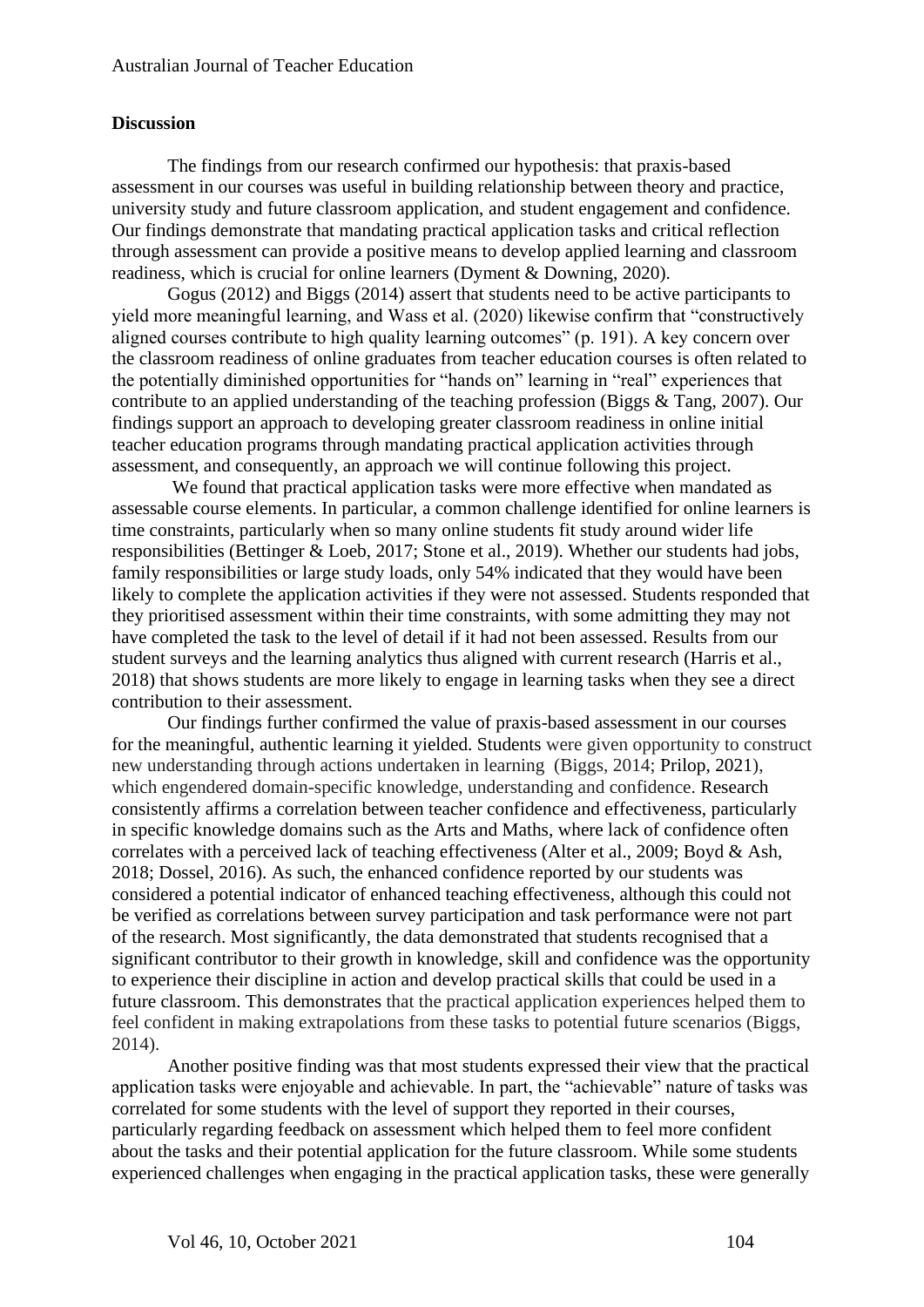acknowledged as beneficial to their learning and in "pushing past" confines of a comfort zone that then yielded important new learning that may not have otherwise occurred. These findings collectively indicate that the nature of practical application tasks as achievable and relevant to future classrooms is likely to engender a stronger, more willing participation from students, even when they find the tasks challenging. Our findings affirm the need to reconsider learning activities and assessment to focus on deep and authentic learning, rather than activities that Dyment et al. (2020) refer to as "busy work", which constitutes "superficial, descriptive, tick-the-box exercises that are usually designed to monitor engagement by computer rather than through human interaction" (p. 1440).

Beyond the benefits of practical application tasks that could be experienced by all students when mandated through assessment, we found that the connection of critical reflection to application tasks was also essential to enhancing student perception of classroom readiness and understanding theory in action. According to Arnold and Mundy (2020), reflecting on specific links between theory and practice is essential for classroom readiness. In these courses, the nature of the praxis-based assessment required students to critically reflect on their discipline activity experiences and how the activity aligned to the curriculum. This then facilitated meaningful praxis: the embodiment of theory. Students expressed that the activities prompted them to think about resources, classroom management and differentiation, and other teaching processes that might not have been considered, had they not planned for classroom contexts. As found in previous research (Gogus, 2012), through constructivist, "hands on" learning, the students reported the learning became more valuable.

Reflection on the key findings and their relationship to each other led to the development of a model, in which we have highlighted the context in which our online initial teacher education courses were operating, the goals we aimed for, and the key elements of praxis-based assessment that we found beneficial in attaining these goals (See Figure 4).



**Figure 4: The impacts of praxis-based assessment to enhance initial online teacher education.**

The model demonstrates the context of the online learning environment, including the need to recognise the diversity of online learners, the increased time constraints many of them experience, and the significant need to develop classroom readiness through bridging theory and practice, which is confirmed repeatedly in the literature (Biggs & Tang, 2007;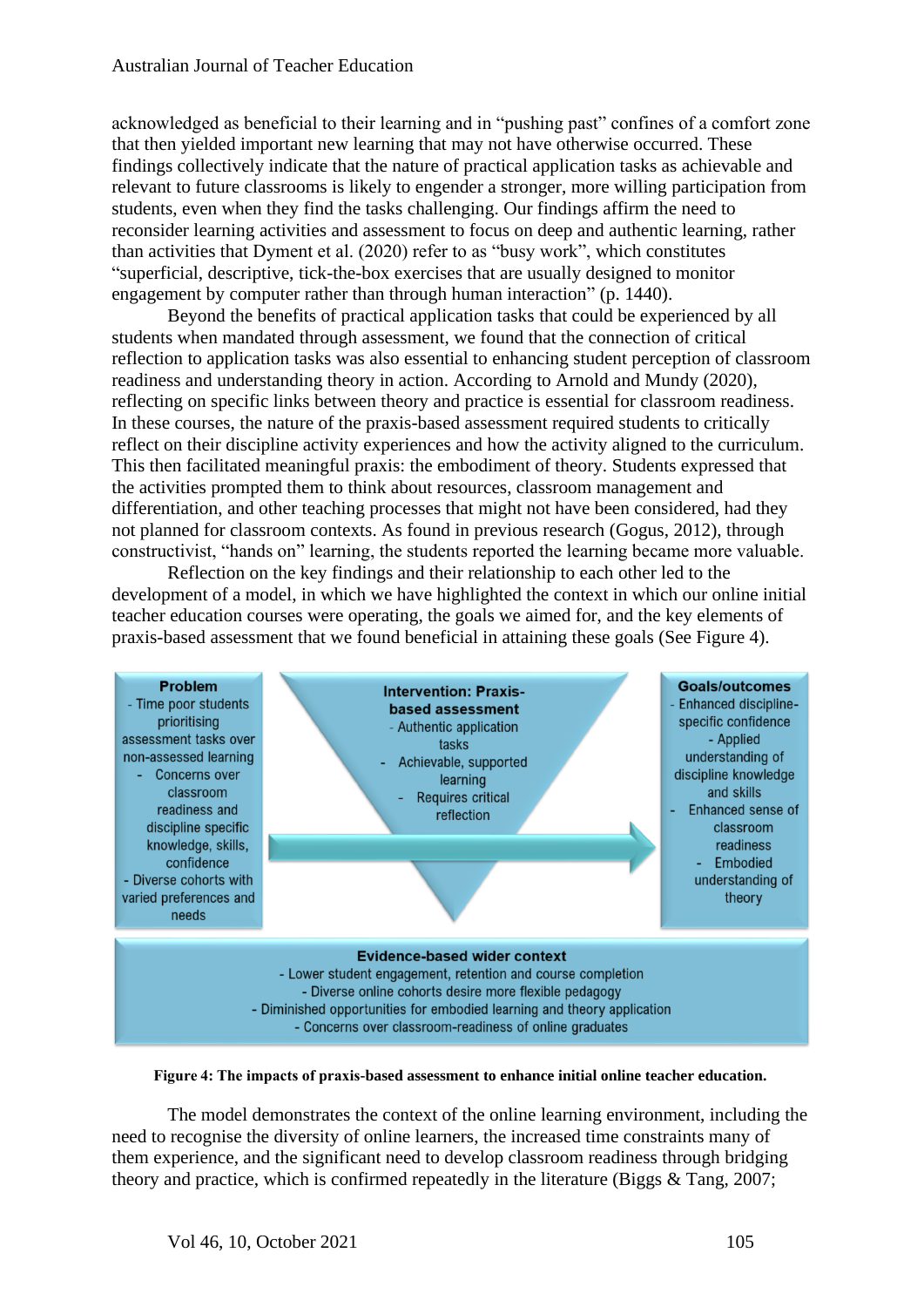Dyment & Downing, 2020; Robinson et al., 2017). It shows the goals that are required for pre-service teachers to be prepared for the workforce: discipline knowledge, teacher confidence and an understanding of planning and enacting learning in the classroom. The problem and desired goals/outputs sit within a wider contextual awareness of the issues identified in the literature regarding online learning in teacher education. As a result of this research, we are proposing that praxis-based assessment can navigate the contextual challenges to work towards the attainment of these stated goals/preferred outcomes.

# **Conclusion**

By engaging in research using the *Scholarship of Learning and Teaching Cycle*  (Kinash, 2019), we initially identified that our students viewed practical application tasks as superfluous, and that assessable tasks were the main (or even sole) focus for some, particularly those who were completing studies alongside complex, busy wider lives. We recognised the need to enhance student engagement in practical application tasks that helped them to see the theoretical concepts being studied "at work" to engender classroom readiness. Given evidence that student learning is often driven by assessment (Harris et al., 2018; Wormald et al., 2009), we implemented a new approach to our course assessment, linking practical application tasks to theoretical reflection. This motivated students to prioritise the practical learning components and reflections, enhancing the quality of their learning through the desire for assessment success. Student surveys  $(n=64)$ , interviews  $(n=3)$  and course learning analytics then helped to confirm that this approach not only increased student engagement in these learning activities but was also widely appreciated for the beneficial learning it facilitated, including enhanced discipline-specific confidence, understanding of theory in action, and classroom readiness.

Delivering teacher education programs via online modes of enrolment presents a number of challenges, and there is a need to facilitate online learning that harnesses meaningful knowledge application through constructivist learning approaches that can prepare graduates for the classroom (Allen et al., 2014; Dyment & Downing, 2020). This necessitates pedagogical innovation for online teacher educators to develop classroom-ready teachers, who have both a solid theoretical and practical foundation upon which to teach. We believe that praxis-based assessment is a useful strategy.

It is acknowledged that the findings resulting from this project represent only a narrow context in a single institution, and we do not make claims that the positive response we experienced will be generalisable to all disciplines within teacher education programs, nor wider university contexts. Further research in wider disciplines within teacher education and in other institutions and countries is needed to better understand if these findings will translate into other contexts. Further longitudinal research that tracks students to determine if the confidence they feel during their studies actually translates into confidence and competence in the classroom is recommended.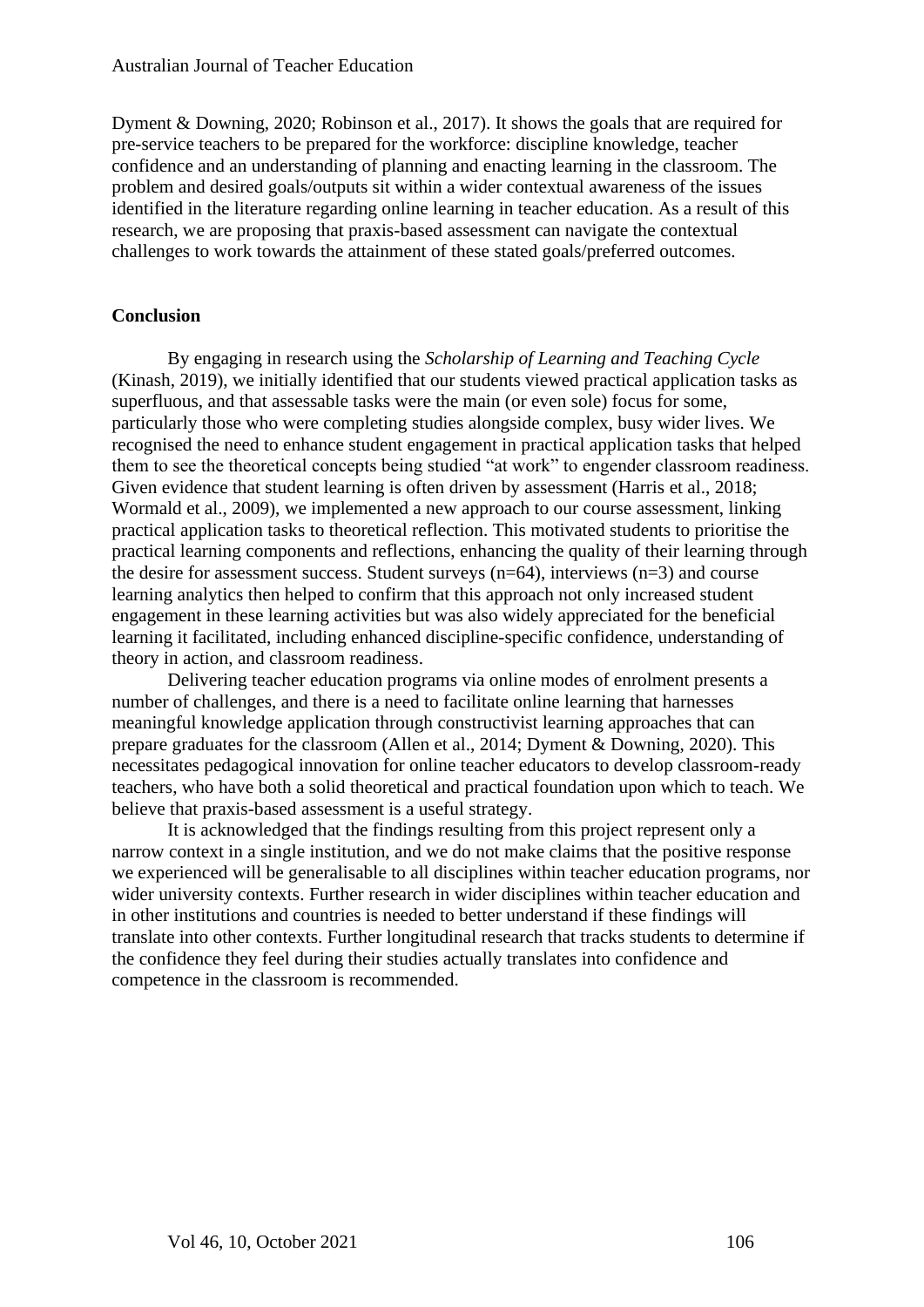# **References**

- Allen, J. M., Wright, S., & Innes, M. (2014). Pre-service visual art teachers' perceptions of assessment in online learning. *Australian Journal of Teacher Education, 39*(9), 1–17. <http://dx.doi.org/10.14221/ajte.2014v39n9.1>
- Allen, J., Rowan, L., & Singh, P. (2020). Teaching and teacher education in the time of COVID-19. *Asia Pacific Journal of Teacher Education. 48*(3), 233-236. <https://www.tandfonline.com/doi/full/10.1080/1359866X.2020.1752051>
- Alter, F., Hays, T., & O'Hara, R. (2009). Creative arts teaching and practice: Critical reflections of primary school teachers in Australia. *International Journal of Education & the Arts, 10*(9), 1–21. ISSN-1529-8094
- Arnold, J., & Mundy, B. (2020). Praxis pedagogy in teacher education. *Smart Learning Environments, 7*(8). Advance online publication. [https://doi.org/10.1186/s40561-020-](https://doi.org/10.1186/s40561-020-0116-z) [0116-z](https://doi.org/10.1186/s40561-020-0116-z)
- Australian Institute for Teaching and School Leadership [AITSL]. (2016). *The rise of online initial teacher education: What do we know?* [https://www.aitsl.edu.au/docs/default](https://www.aitsl.edu.au/docs/default-source/research-evidence/spotlight/spotlight_ite_online__.pdf)[source/research-evidence/spotlight/spotlight\\_ite\\_online\\_\\_.pdf?](https://www.aitsl.edu.au/docs/default-source/research-evidence/spotlight/spotlight_ite_online__.pdf)
- Ayalon, M., & Wilkie, K. (2020). Developing assessment literacy through approximations of practice: Exploring secondary mathematics pre-service teachers developing criteria for a rich quadratics task. *Teaching and Teacher Education, 89*. 1-14. <https://doi.org/10.1016/j.tate.2019.103011>
- Baker, W. J., Hunter, M., & Thomas, S. (2016). Arts education academics' perceptions of eLearning & teaching in Australian early childhood and primary ITE degrees. *Australian Journal of Teacher Education, 41*(11), 31–43. <http://dx.doi.org/10.14221/ajte.2016v41n11.3>
- Bawa, P. (2016). Retention in online courses: Exploring issues and solutions –a literature review. *SAGE Open,* 1-11. [https://doi.org/10.1177/2158244015621777](https://doi.org/10.1177%2F2158244015621777)
- Bennett, D., Rowley, J., Dunbar-Hall, P., Hitchcock, M., & Blom, D. (2016). Electronic portfolios and learner identity: An ePortfolio case study in music and writing. *Journal of Further and Higher Education, 40*(1), 107–124. <https://doi.org/10.1080/0309877X.2014.895306>
- Bettinger, E. P., & Loeb, S. (2017). Promises and pitfalls of online education. *Evidence Speaks Reports, 2*(15), 1–4. [https://brookings.edu/research/promises-and-pitfalls-of](https://brookings.edu/research/promises-and-pitfalls-of-onlineeducation)[onlineeducation](https://brookings.edu/research/promises-and-pitfalls-of-onlineeducation)
- Biggs, J. (2014). Constructive alignment in university teaching. *HERDSA Review of Higher Education, 1,* 5-22. ISBN 2652-6328
- Biggs, J., & Tang, C. (2007). Teaching for quality learning at university, what the student does. In *Society for Research into Higher Education* (3rd ed.). Open University Press McGraw-Hill Education.
- Boyd, P., & Ash, A. (2018). Mastery mathematics: Changing teacher beliefs around in-class grouping and mindset. *Teaching and Teacher Education, 75*, 214-223. <https://doi.org/10.1016/j.tate.2018.06.016>
- Burke, K. (2020). Virtual praxis: Constraints, approaches, and innovations of online creative arts educators. *Teaching and Teacher Education*. 95, 1-10. <https://doi.org/10.1016/j.tate.2020.103143>
- Burke, K. (2021). "How can the creative arts possibly be taught online?" Perspectives and experiences of online educators in higher education. *Asia Pacific Journal of Teacher Education*. *49*(3), 347-361. <https://doi.org/10.1080/1359866X.2020.1777531>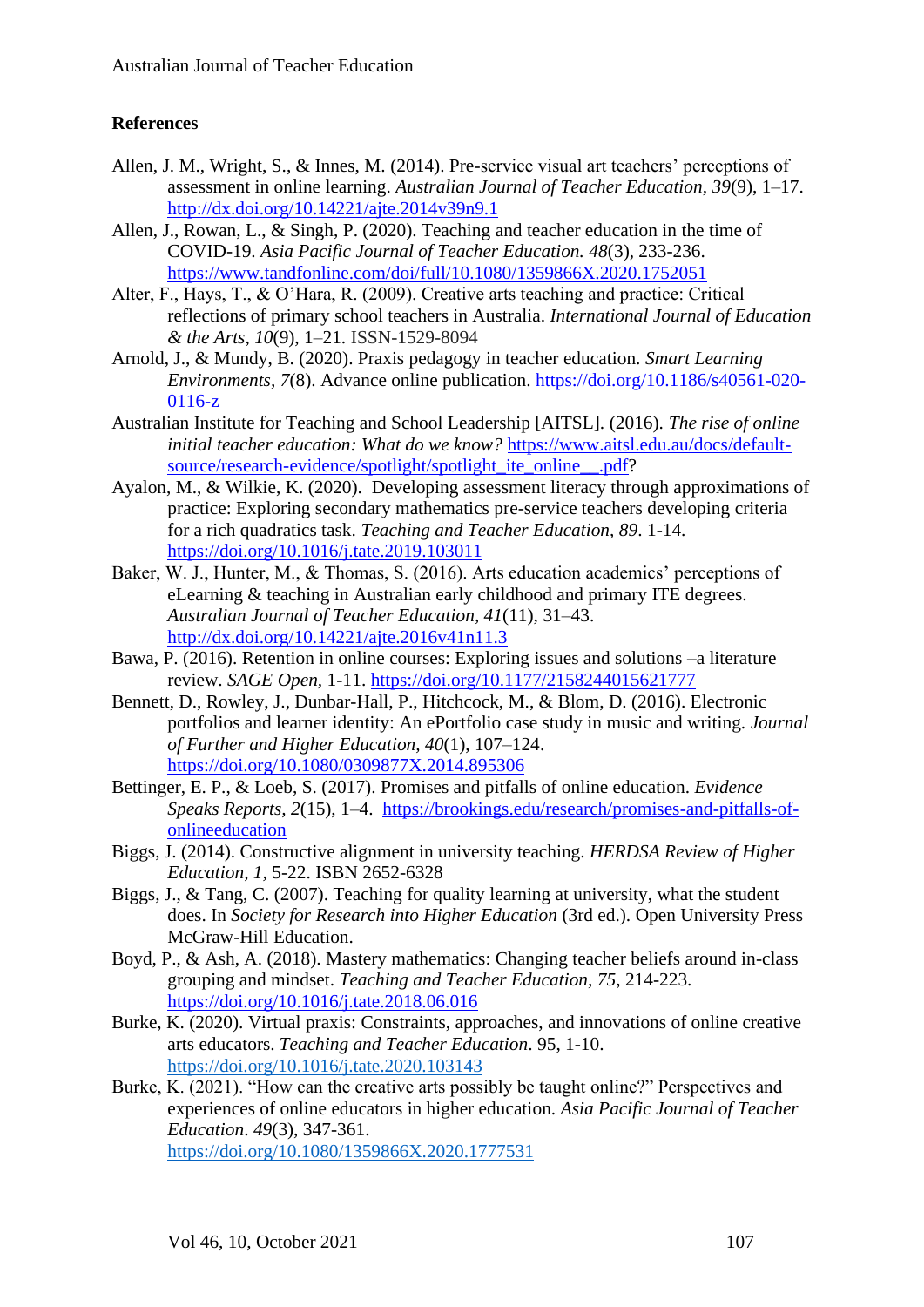- Burke, K., Fanshawe, M., & Tualaulelei, E. (2021). We can't always measure what matters: Revealing opportunities to enhance online student engagement through pedagogical care. *Journal of Further and Higher Education*. Advance online publication. <https://doi.org/10.1080/0309877X.2021.1909712>
- Calhoun, D.W., Santos Green, L., & Burke, P. (2017). Online learners and technology: A gap in higher education and student affairs professional preparation. *The Quarterly Review of Distance Education, 18*(1), pp. 45-61. ISSN-1528-3518
- Connelly, F. M., & Clandinin, D. J. (2000). Teacher education A question of teacher knowledge. In A. Scott & J. Freeman-Moir (Eds.), *Tomorrow's teachers: International and critical perspectives on teacher education* (pp. 89-105), Canterbury University Press.
- Cutcher, L., & Cook, P. (2016). One must also be an artist: Online delivery of teacher education. *International Journal of Education and the Arts, 17*(13), 1–9. ISSN: 1529- 8094
- Deshmukh, V., Forawi, S., & Jaiswal, A. (2012). The role of e-learning in science education vis-a-vis teacher training institutes in Middle East. *US-China Education Review, 2* 142-148. ISSN 1548-6613
- Dossel, S. (2016). Maths anxiety. *Australian Mathematics Teacher, 72*(3), 40-44. <https://search.informit.org/doi/10.3316/informit.351118154615118>
- Downing, J., & Dyment, J. (2013). Teacher educators' readiness, preparation, and perceptions of preparing preservice teachers in a fully online environment: An exploratory study. *The Teacher Educator, 48.* 96-109.<https://doi.org/10.1080/08878730.2012.760023>
- Dyment, J. E., Downing, J., Hill, A., & Smith, H. (2018). 'I did think it was a bit strange taking outdoor education online': Exploration of initial teacher education students' online learning experiences in a tertiary outdoor education unit. *Journal of Adventure Education and Outdoor Learning, 18*(1), 70-85. <https://doi.org/10.1080/14729679.2017.1341327>
- Dyment, J.E., & Downing, J.J. (2020). Online initial teacher education: A systematic review of the literature. *Asia Pacific Journal of Teacher Education.* Advance online publication. *<https://doi.org/10.1080/1359866X.2019.1631254>*
- Dyment, J.E., Stone, C., & Milthorpe, N. (2020). Beyond busy work: Rethinking the measurement of online student engagement. *Higher Education Research and Development, 39*(7), 1440-1453. <https://doi.org/10.1080/07294360.2020.1732879>
- Ellis, R. A., & Bliuc, A. (2019). Exploring new elements of the student approaches to learning framework: The role of online learning technologies in student learning. *Active Learning in Higher Education*, *20*(1), 11–24. <https://doi.org/10.1177/1469787417721384>
- Freire, P. (1996). *Pedagogy of the oppressed.* Penguin Books. [https://doi.org/10.1007/978-1-](https://doi.org/10.1007/978-1-349-25349-4_25) [349-25349-4\\_25](https://doi.org/10.1007/978-1-349-25349-4_25)
- Gogus, A. (2012). Active Learning. In N. M. Seel (Ed.), *Encyclopedia of the sciences of learning* (pp. 77-80). Springer. https://doi.org/10.1007/978-1-4419-1428-6 489
- Harris, L. R., Brown, G. T. L., & Dargursh, J. (2018). Not playing the game: Student assessment resistance as a form of agency. *The Australian Educational Researcher, 45*(1), 125-140.<https://doi.org/10.1007/s13384-018-0264-0>
- Holmes, N. (2018). Engaging with assessment: Increasing student engagement through continuous assessment. *Active Learning in Higher Education*, *19*(1), 23–34. <https://doi.org/10.1177/1469787417723230>